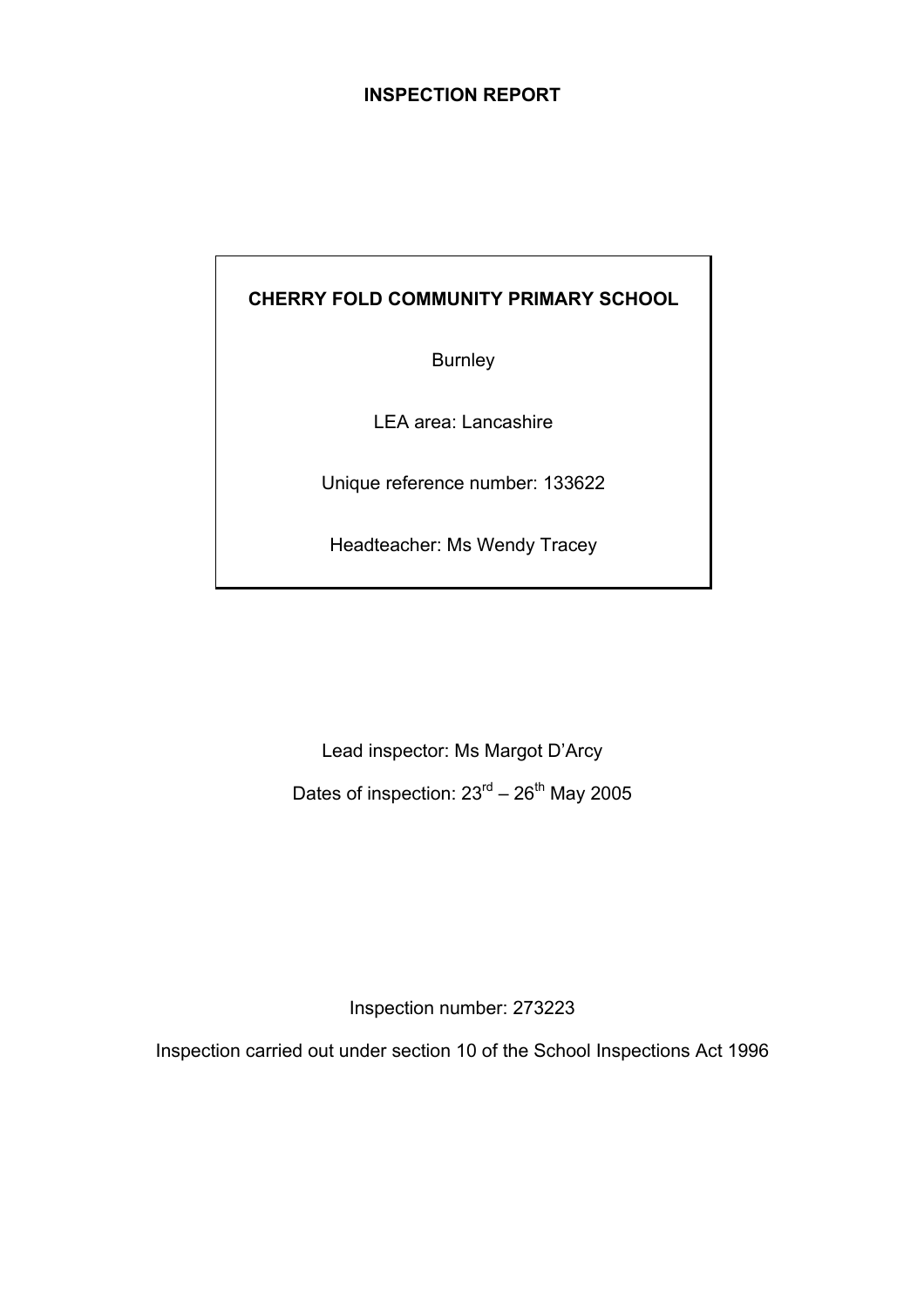#### © Crown copyright 2005

This report may be reproduced in whole or in part for non-commercial educational purposes, provided that all extracts quoted are reproduced verbatim without adaptation and on condition that the source and date thereof are stated.

Further copies of this report are obtainable from the school. Under the School Inspections Act 1996, the school must provide a copy of this report and/or its summary free of charge to certain categories of people. A charge not exceeding the full cost of reproduction may be made for any other copies supplied.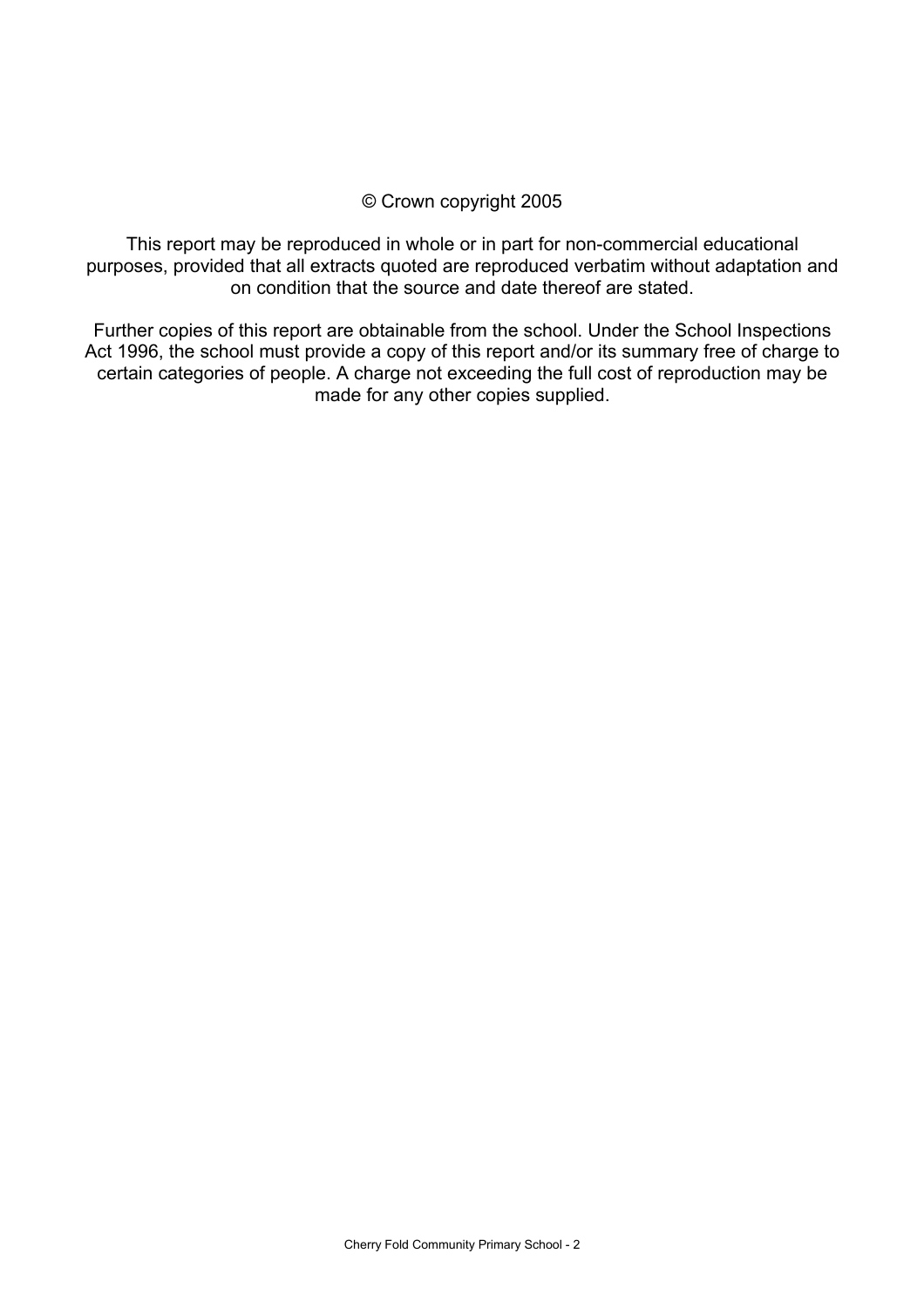# **INFORMATION ABOUT THE SCHOOL**

| Type of school:                           | Primary                       |  |
|-------------------------------------------|-------------------------------|--|
| School category:                          | Community                     |  |
| Age range of pupils:                      | $3 - 11$                      |  |
| Gender of pupils:                         | Mixed                         |  |
| Number on roll:                           | 382                           |  |
| School address:                           | Cog Lane<br><b>Burnley</b>    |  |
| Postcode:                                 | Lancashire<br><b>BB11 5JS</b> |  |
| Telephone number:                         | 01282 426630                  |  |
| Fax number:                               | 01282 832302                  |  |
| Appropriate authority:                    | The governing body            |  |
| Name of chair of Mr C Keene<br>governors: |                               |  |
|                                           |                               |  |

Date of previous N/A inspection:

# **CHARACTERISTICS OF THE SCHOOL**

This large school was formed in September 2002 from an amalgamation of four schools. One of these had been judged to be failing to give pupils an acceptable standard of education and another had serious weaknesses in aspects of its work. Until August last year, the new school operated on three sites. An associate headteacher dealt with issues such as finance, personnel and the building of a new school. Ten months ago pupils and staff moved into the new building and the current headteacher was appointed.

Most pupils are of white British heritage. There are very small numbers from other minority ethnic groups, mostly Asian and Black African and Caribbean. However, all speak English as their first language. The proportion of pupils with special educational needs (40 per cent) is well above the national average, as is the proportion with statements. The range of pupils' needs includes: specific, moderate and severe learning difficulties; social, emotional and behavioural difficulties; speech or communication difficulties; hearing and visual impairments; and autism. Pupils are organised mostly into single age classes but some are in mixed age classes. One of these contains both infant and junior pupils (Years 2 and  $3<sup>1</sup>$ ). The school also has two classes, the Sunshine Class (for pupils from reception to Year 2) and the Hive (for pupils in Years 3 to 6) that give varying levels of support to pupils with learning and other difficulties. The proportion of pupils entitled to free school meals (68 per cent) is well above the national average. The area in which the school is situated is considerably disadvantaged both socially and economically. As such, the school is involved

 1 Throughout this report, where junior (Years 3 to 6) classes are referred to this includes the Year 2 pupils in this class. Where Year 2 pupils are referred to without further explanation, the comments relate to pupils in the Year 2 class.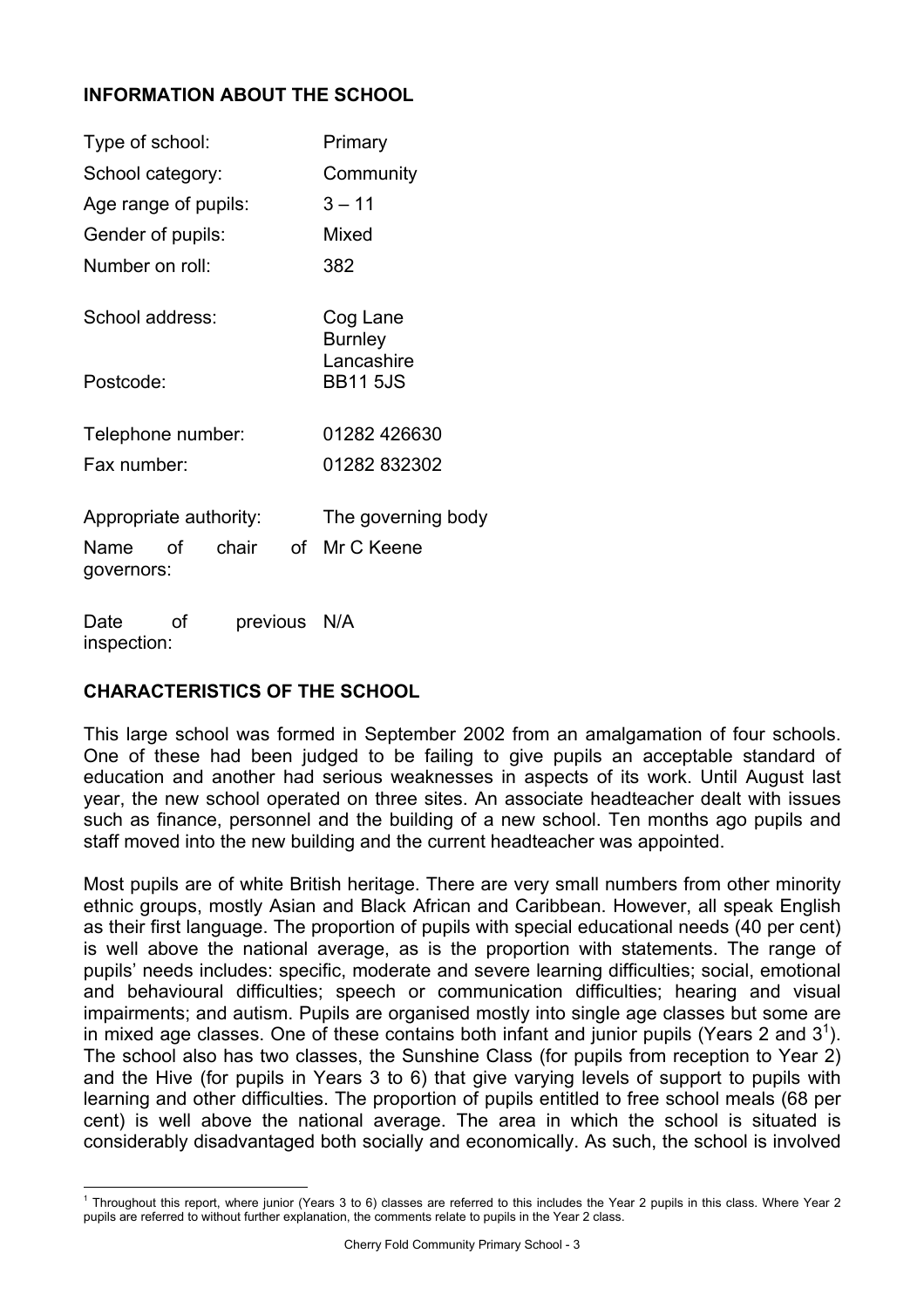in five government initiatives<sup>2</sup> that bring in additional funding to support schools working in challenging circumstances. The school makes provision for various community projects, including a family learning programme.

A high number of pupils join and leave the school other than at the usual admission and transfer times<sup>3</sup>. When children begin school, their attainment is very low.

<sup>2&</sup>lt;br><sup>2</sup> Excellence in Cities; Single Regeneration Budget; Sure Start; The Children's Fund; Neighbourhood Renewal Fund.

<sup>&</sup>lt;sup>3</sup> This is termed 'mobility'.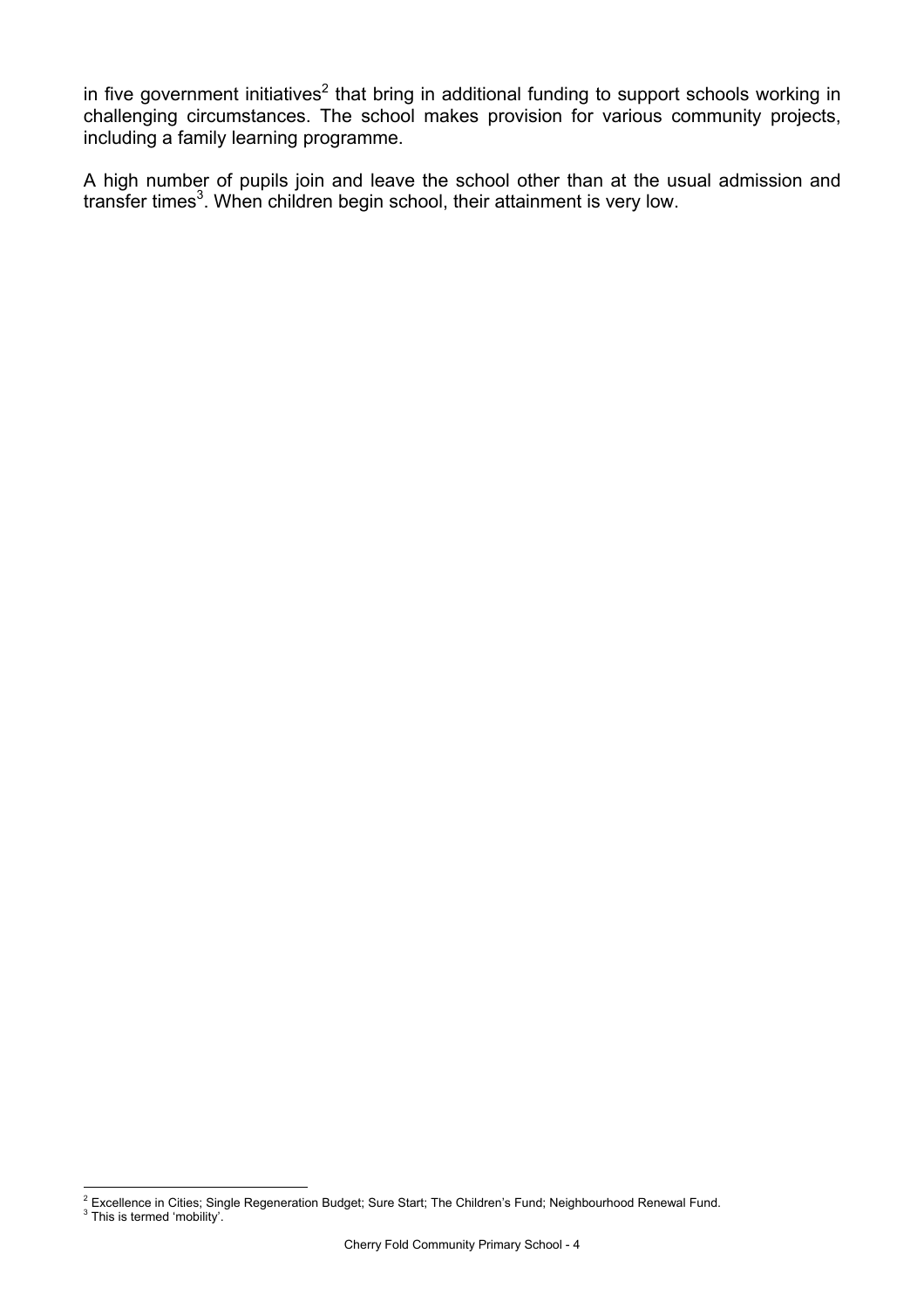# **INFORMATION ABOUT THE INSPECTION TEAM**

| Members of the inspection team |                       |                | <b>Subject responsibilities</b>                   |
|--------------------------------|-----------------------|----------------|---------------------------------------------------|
| 23158                          | Ms Margot D'Arcy      | Lead inspector | English                                           |
|                                |                       |                | Art and design                                    |
| 13448                          | Ms Dawn Lloyd         | Lay inspector  |                                                   |
| 23276                          | Mrs Margaret Mann     | Team           | The Foundation Stage                              |
|                                |                       | inspector      | History                                           |
|                                |                       |                | <b>Music</b>                                      |
|                                |                       |                | Religious education                               |
| 11528                          | Mr<br>Michael         | Team           | Special educational needs                         |
|                                | Wainwright            | inspector      | <b>Mathematics</b>                                |
|                                |                       |                | Geography                                         |
|                                |                       |                | Physical education                                |
| 27591                          | <b>Madeline</b><br>Ms | Team           | Science                                           |
|                                | Campbell              | inspector      | Information<br>communication<br>and<br>technology |
|                                |                       |                | Design and technology                             |

The inspection contractor was:

 peakschoolhaus Limited BPS Business Centre Brake Lane **Boughton** Newark Nottinghamshire NG22 9HQ

Any concerns or complaints about the inspection or the report should be made initially to the inspection contractor. The procedures are set out in the leaflet *'Complaining about Ofsted Inspections'*, which is available from Ofsted Publications Centre (telephone 07002 637833) or Ofsted's website (www.ofsted.gov.uk).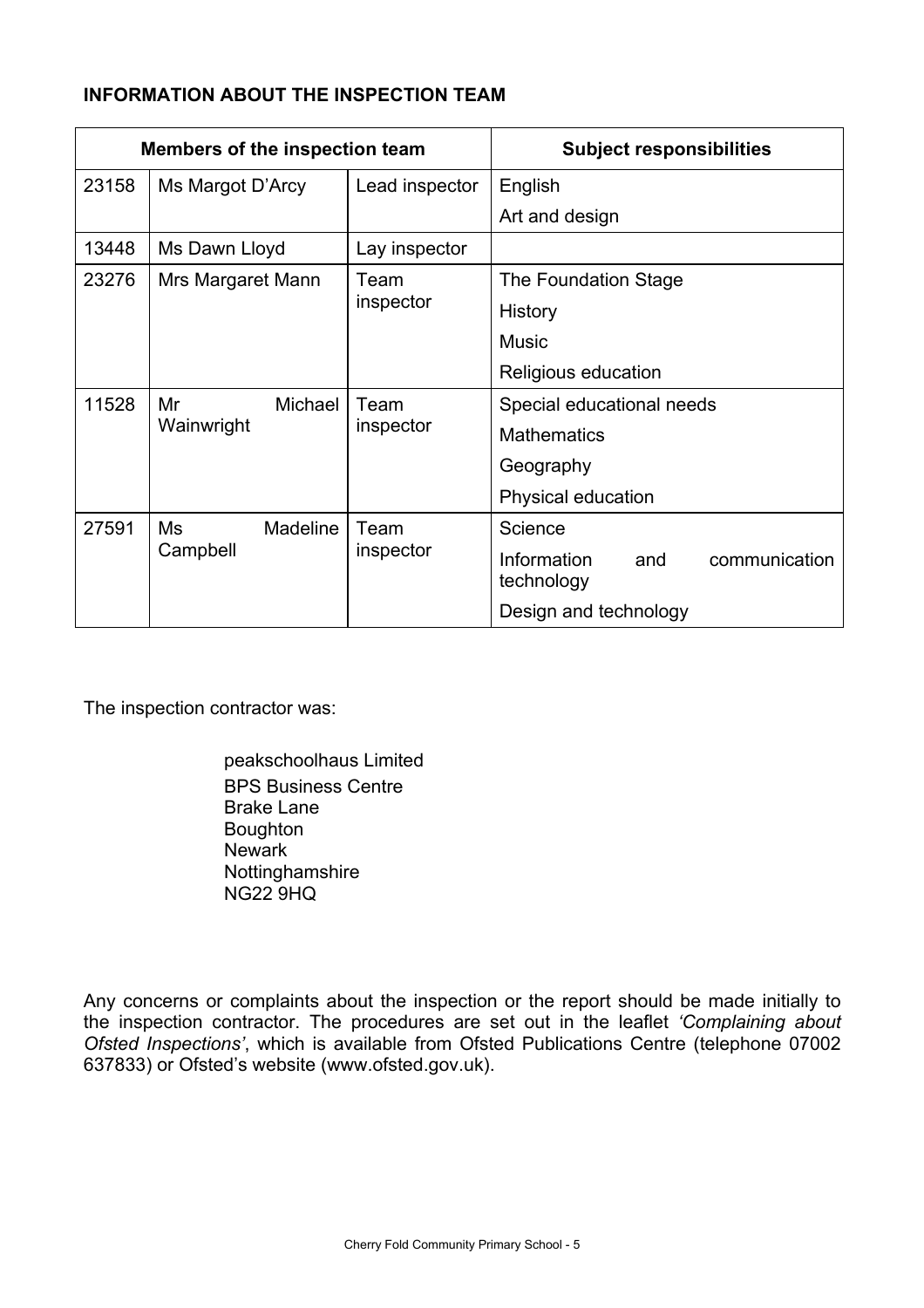#### **REPORT CONTENTS**

|                                                                                                                                    | Page           |
|------------------------------------------------------------------------------------------------------------------------------------|----------------|
| <b>PART A: SUMMARY OF THE REPORT</b>                                                                                               | $\overline{7}$ |
| PART B: COMMENTARY ON THE MAIN INSPECTION FINDINGS                                                                                 |                |
| <b>STANDARDS ACHIEVED BY PUPILS</b>                                                                                                | 9              |
| Standards achieved in areas of learning and subjects                                                                               |                |
| Pupils' attitudes, values and other personal qualities                                                                             |                |
| <b>QUALITY OF EDUCATION PROVIDED BY THE SCHOOL</b>                                                                                 | 13             |
| Teaching and learning<br>The curriculum<br>Care, guidance and support<br>Partnership with parents, other schools and the community |                |
| <b>LEADERSHIP AND MANAGEMENT</b>                                                                                                   | 18             |
| PART C: THE QUALITY OF EDUCATION IN AREAS OF LEARNING AND<br><b>SUBJECTS</b>                                                       | 20             |

**AREAS OF LEARNING IN THE FOUNDATION STAGE** 

**SUBJECTS IN KEY STAGES 1 AND 2**

#### **PART D: SUMMARY OF THE MAIN INSPECTION JUDGEMENTS 32**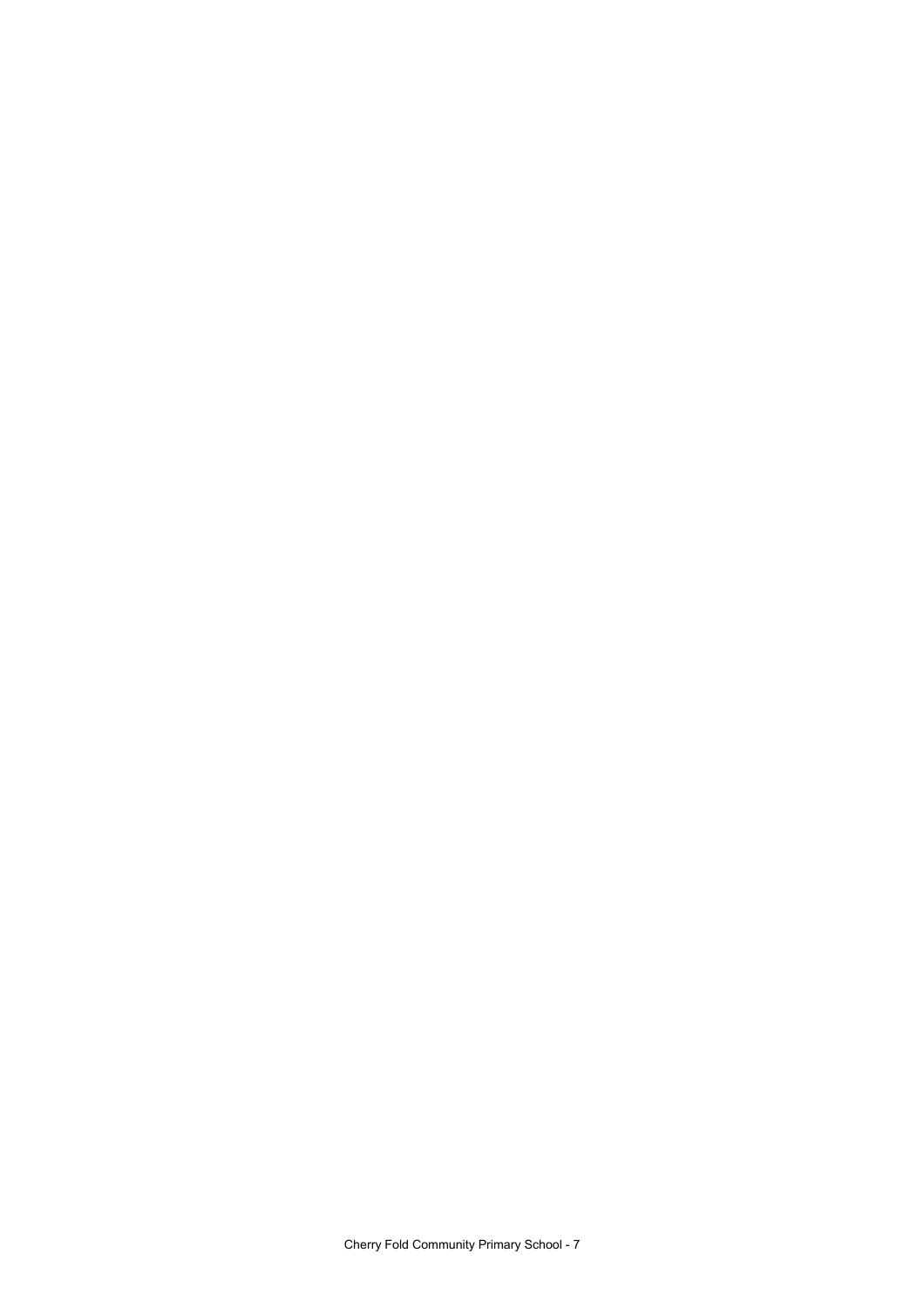# **PART A: SUMMARY OF THE REPORT**

# **OVERALL EVALUATION**

This is a **good** school that is meeting pupils' needs well. Development in many areas is occurring at a fast rate in response to very good leadership and management from the headteacher and governors. Standards are well below average, but these reflect past underachievement and the significant barriers to learning that are faced by many pupils. These are being tackled well, however, as evidenced by good teaching in many classes and very good provision for the care and support of pupils and their families. These features are having a positive impact on pupils' learning, attitudes to school, and behaviour. The school's income and expenditure are high, but nevertheless it is providing satisfactory value for money.

#### **The school's main strengths and weaknesses are:**

- Highly effective leadership and management ensure that the school is well focused on improving pupils' academic standards and all-round development.
- Pupils are not attaining good enough standards in English, mathematics and information and communication technology (ICT).
- Weak speaking and listening skills hold pupils back in many subjects.
- From a very low starting point, nursery and reception children achieve well.
- Pupils achieve well in religious education and reach the expected standards.
- Teaching is good overall, with strengths in the juniors and in the work of support staff.
- Teaching in Years 1 and  $2<sup>4</sup>$  is satisfactory overall but too variable; higher attainers in Year 2 are not challenged enough.
- Pupils with learning difficulties are provided for very well.
- The school provides a very good level of care for pupils and promotes their personal development very effectively.
- The school's very good links with the community are supporting learning.
- There are good links with parents and a very good range of support programmes for them.
- The school works very hard to improve pupils' attendance, but it remains well below average.

This is the school's first inspection so judgements about improvement are not made.

# **STANDARDS ACHIEVED**

| <b>Results in National</b><br>Curriculum tests at the end |      | similar schools |    |  |
|-----------------------------------------------------------|------|-----------------|----|--|
| of Year 6, compared with:                                 | 2002 | 2004            |    |  |
| English                                                   | N/A  | F*              | F* |  |
| mathematics                                               | N/A  | F*              |    |  |
| science                                                   | N/A  | F*              |    |  |

*Key: A - well above average; B – above average; C – average; D – below average; E – well below average; E\* – very low (in the bottom five per cent nationally)* 

*Similar schools are those whose pupils attained similarly at the end of Year 2.* 

l 4 In this report, references to Year 2 relate to pupils in the infant classes, not those sharing a class with Year 3 pupils.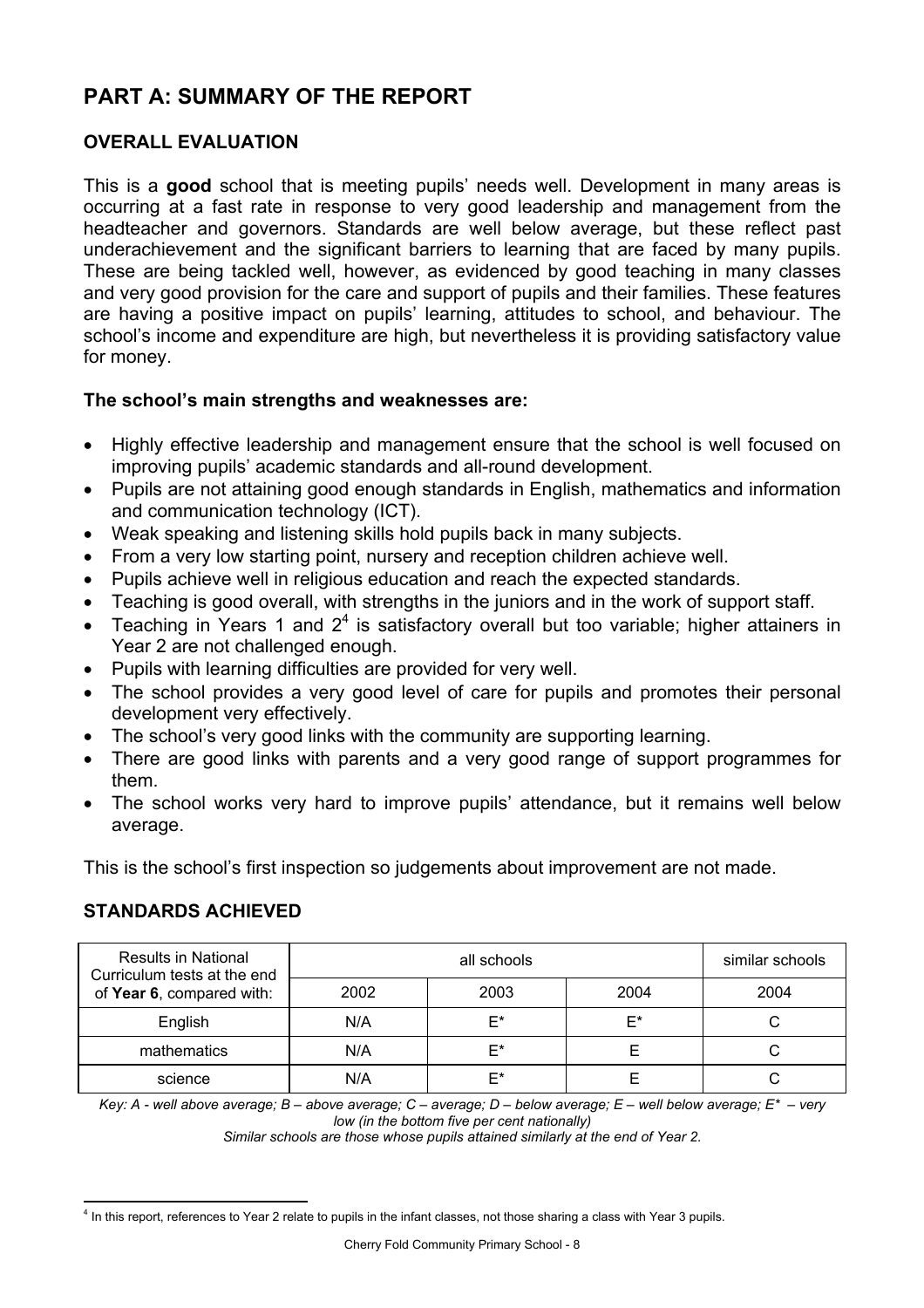**Pupils achieve satisfactorily**. Only two sets of results are available for Year 2 and Year 6 pupils so it is not possible to determine any trends or form firm views about the performance of different groups, such as boys and girls. However, the results in relation to similar schools provide a valid indicator of achievement over time, being based on the results attained by pupils when they were at the end of Year 2. Inspectors' findings support the results in the table. While standards are well below average by the end of Year 6, given pupils' prior attainment they have achieved satisfactorily. Currently, pupils in the junior classes are achieving well in response to good teaching and improved curriculum provision. By the end of Year 2, standards are well below average. However, most pupils in Years 1 and 2 are achieving satisfactorily.

Throughout the school, pupils' basic skills in language, literacy and numeracy are insufficiently well developed to help them fully understand the work that they are given. Skills in ICT are also well below national expectations. The school's provision for these aspects is currently satisfactory and developing rapidly. Already, there is good provision for all of these features in the Foundation Stage<sup>5</sup>. Whilst many of these children do not reach the expected learning goals by the end of the reception year, in relation to their starting points they achieve well in all aspects of their work. In all year groups, pupils achieve well in religious education and standards are in line with expectations by the end of Years 2 and 6. This is because there has been consistency in the way this subject has been led and managed for a number of years. Throughout the school, inspectors did not note any significant differences in the achievement of boys and girls. Pupils with special educational needs achieve satisfactorily.

Pupils' personal qualities, including their spiritual, moral, social and cultural development, are **satisfactory**. Attitudes to school are good and behaviour is satisfactory. Attendance is poor, however, and punctuality is unsatisfactory.

# **QUALITY OF EDUCATION**

In challenging circumstances the school is providing pupils with a **good** education. **Teaching is good**, with strengths in many junior classes. Teaching in Years 1 and 2 is mostly satisfactory, but is not always good enough to stretch higher attainers or help pupils make up lost ground. Support staff make a very good contribution to teaching and learning. The curriculum is satisfactory overall, with a good focus on literacy, numeracy and the development of personal standards. The many pupils with special educational needs are very well supported. The school provides a high level of care, guidance and help for pupils and their families that draw well on its very good links with the community.

# **LEADERSHIP AND MANAGEMENT**

The overall quality of leadership and management is **very good**. The headteacher's excellent vision and drive are taking the school forward at a rapid rate. There is also excellent commitment by managers to ensure that all pupils are given the best chance possible to succeed. Senior staff support the headteacher well. Governors are committed and work very hard to help the school. They meet all of their legal obligations.

# **PARENTS' AND PUPILS' VIEWS OF THE SCHOOL**

Parents have a good opinion of the school and are happy with what it provides. Pupils also like their school. They are particularly proud of the new building and say that that they get on well with teachers and other staff.

l <sup>5</sup> The Foundation Stage relates to nursery and reception children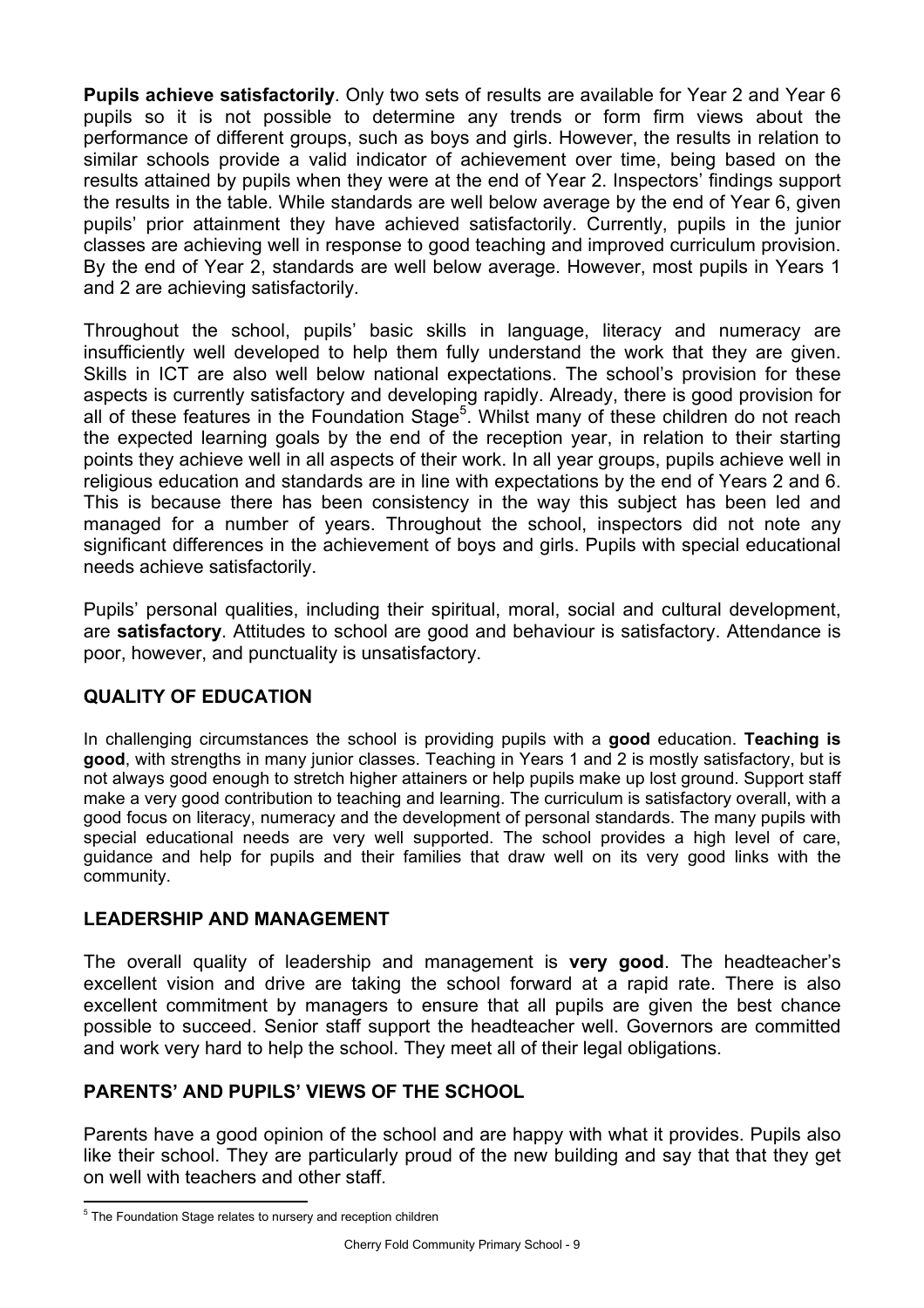### **IMPROVEMENTS NEEDED**

The most important things the school should do to improve are:

- raise standards in English, focusing particularly on speaking and listening skills, mathematics and ICT;
- raise the quality of teaching in Years 1 and 2 so that it matches that seen in other parts of the school and, in Year 2, provides appropriate challenge for higher attainers;
- continue the very good efforts to improve attendance and punctuality.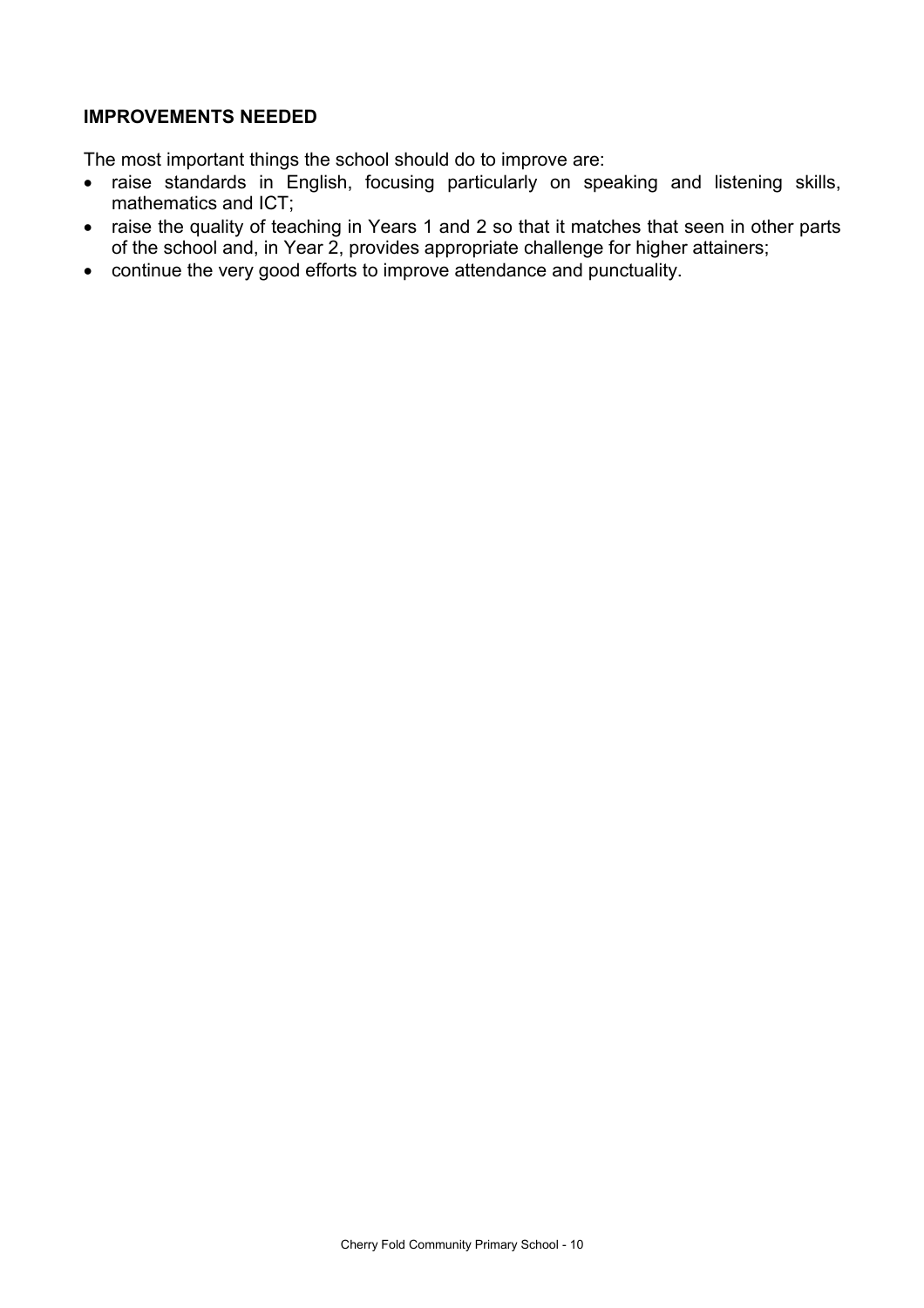# **PART B: COMMENTARY ON THE INSPECTION FINDINGS**

# **STANDARDS ACHIEVED BY PUPILS**

#### **Standards achieved in areas of learning and subjects**

Most pupils are making at least satisfactory progress. However, standards are not yet high enough, being well below average in the core subjects<sup>6</sup>. In the main, this is because many pupils have significantly underachieved in these subjects in the past due to weaknesses in provision. Pupils' poor speaking skills also prevent them from achieving better standards.

#### **Main strengths and weaknesses**

- From a very low starting point, nursery and reception children achieve well.
- Throughout the school, basic skills in English and mathematics are insufficiently well developed.
- In the junior classes, good and better teaching is boosting pupils' achievement in English and mathematics and helping many to catch up on their learning.
- In Years 1 and 2, pupils are achieving satisfactorily overall, but the rate of progress is slower than in other parts of the school and higher attainers in Year 2 are insufficiently challenged.
- Good provision for religious education allows pupils to reach the expected standards.
- In Years 1 to 6, standards in ICT are well below national expectations.

#### **Commentary**

1. When children begin school their levels of attainment are very low in most areas of learning. Standards are somewhat better in relation to children's large physical skills, such as their ability to run, climb and manoeuvre wheeled toys. However, when it comes to controlling and manipulating small equipment and materials and understanding healthy practices linked to eating, sleeping and hygiene, standards are also well below expectations on entry. In particular, children experience significant difficulties communicating orally and the social skills of many are considerably undeveloped. Consequently, teachers spend much time each day promoting learning in these areas, and to good effect. Although few children reach the learning goals expected by the end of reception, high quality teaching and the provision of a good range of learning experiences ensure that all make good progress. While children's standards improve at a good rate, by the end of reception they are still well below expectations in all areas other than creative development and aspects of physical development, where children reach the expected learning goals.

| Standards in: | School results | National results |  |
|---------------|----------------|------------------|--|
| reading       | 11.9(12.1)     | 15.8(15.7)       |  |
| writing       | 9.2(10.7)      | 14.6 (14.6)      |  |
| mathematics   | 12.3(13.4)     | 16.2(16.3)       |  |

| Standards in national tests at the end of Year 2 - average point scores in 2004 |  |  |
|---------------------------------------------------------------------------------|--|--|
|                                                                                 |  |  |

*There were 48 pupils in the year group. Figures in brackets are for the previous year* 

l  $6$  English, mathematics and science.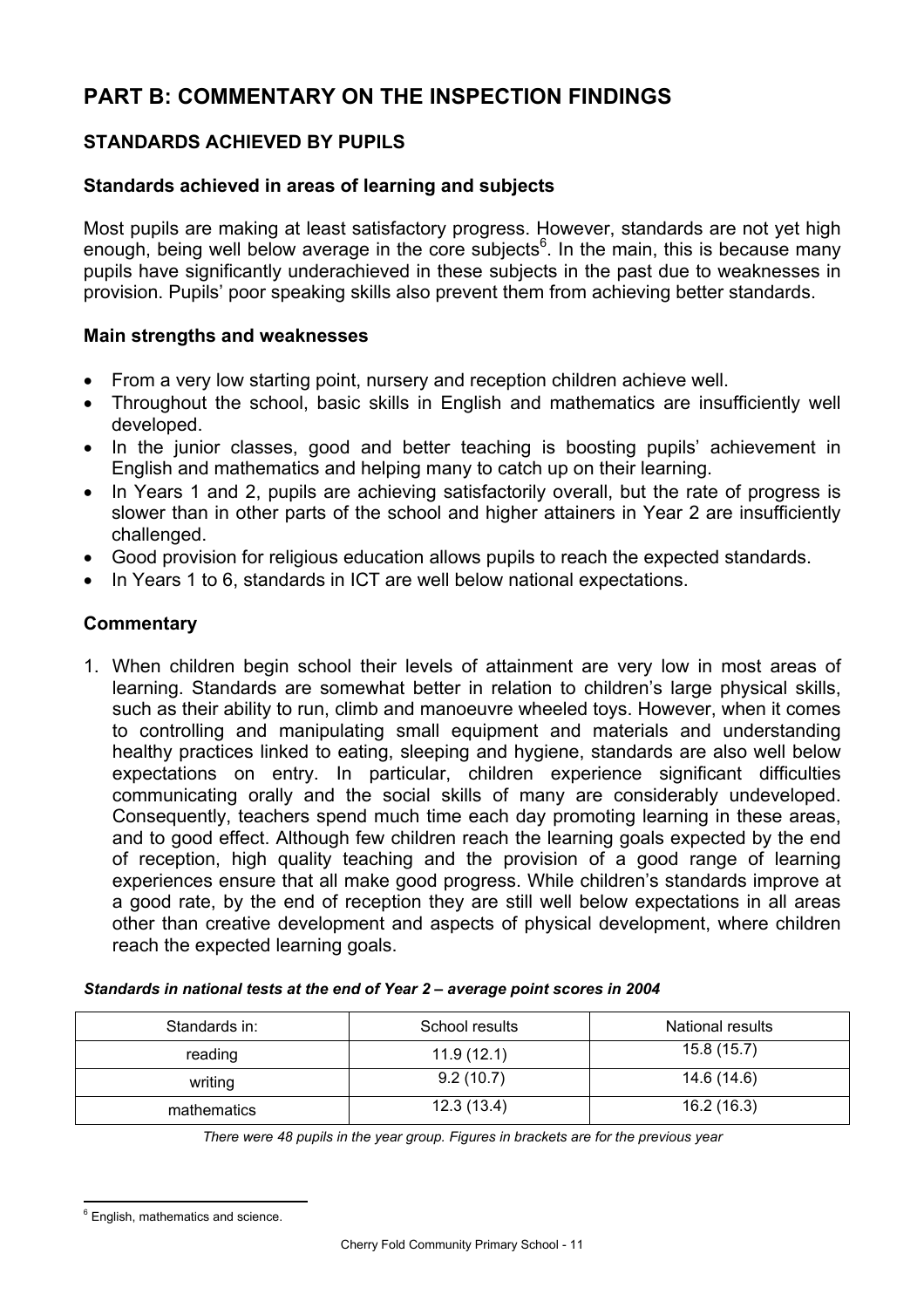2. Year 2 pupils' national test results in 2004 were very low<sup>7</sup> in reading, writing and mathematics. When compared to similar schools, these results were well below average in reading and very low in writing and mathematics. Although the results suggest considerable underachievement when compared with similar schools (based on the proportion of pupils eligible for free school meals) inspectors did not find this to be the  $case<sup>8</sup>$ . The poor test results reflect a number of negative influences that adversely affect pupils' standards and achievement, for example low attainment on entry, poor attendance and significant learning difficulties, including many social, emotional and behavioural issues. However, shortfalls in learning in the past have also played a part. Currently, whilst the quality of teaching for pupils in Years 1 and 2 is mostly satisfactory, it is not compensating sufficiently for these barriers to learning. Although some good teaching occurs in Year 1, overall too many pupils, particularly in Year 2, are not catching up quickly enough. Higher attainers in this year group are not always challenged sufficiently.

| Standards in: | School results | National results |
|---------------|----------------|------------------|
| English       | 23.3(21.1)     | 26.9 (26.8)      |
| mathematics   | 24.2 (22.8)    | 27.0 (26.8)      |
| science       | 26.2(25.3)     | 28.6 (28.6)      |

*Standards in national tests at the end of Year 6 – average point scores in 2004* 

*There were 68 pupils in the year group. Figures in brackets are for the previous year* 

- 3. Year 6 pupils' national test results in 2004 were very low in English and well below average in mathematics and science. In all three subjects, however, the test results were much better than those achieved the previous year. Moreover, when the results are compared with those of similar schools (based on pupils' performance in the tests at the end of Year 2) they are broadly average, indicating satisfactory achievement over time. The improvement in the 2004 test results, whilst not providing sufficient evidence of a trend, was reflected in the good learning seen in lessons in many junior classes during the inspection. However, in many year groups, standards across the curriculum remain well below expectations for pupils' age. The barriers to learning listed earlier, along with a high rate of mobility, continue to have a negative impact so that, often, the good learning seen in lessons is not always retained. The situation is exacerbated by pupils' weak language and communication skills. These hold them back in a range of subjects and limit their performance in tests. The school is aware that this is an issue for pupils in all year groups and has taken some useful steps to address it. Whilst these are working well, the approach is not intense enough to drive up standards at the rate required.
- 4. The need to improve standards and give all pupils the chance to achieve their potential is at the heart of the school's aims and is clearly obvious to any visitor. To this end, the school is working extremely hard to counteract barriers to learning, for instance in its work with parents and the community and in the action it takes to improve pupils' attendance, behaviour, attitudes and well-being. The nature of many pupils' circumstances and difficulties means that this process does not always run without hitches, so improvements to standards are not always evident as quickly as in many other schools. Nevertheless, the school has got its priorities right. Its intense focus in the

l  $<sup>7</sup>$  In the bottom five per cent nationally.</sup>

<sup>&</sup>lt;sup>8</sup> It should be noted that the free school meal comparisons for this school are not completely reliable because the proportion of pupils taking these is particularly high.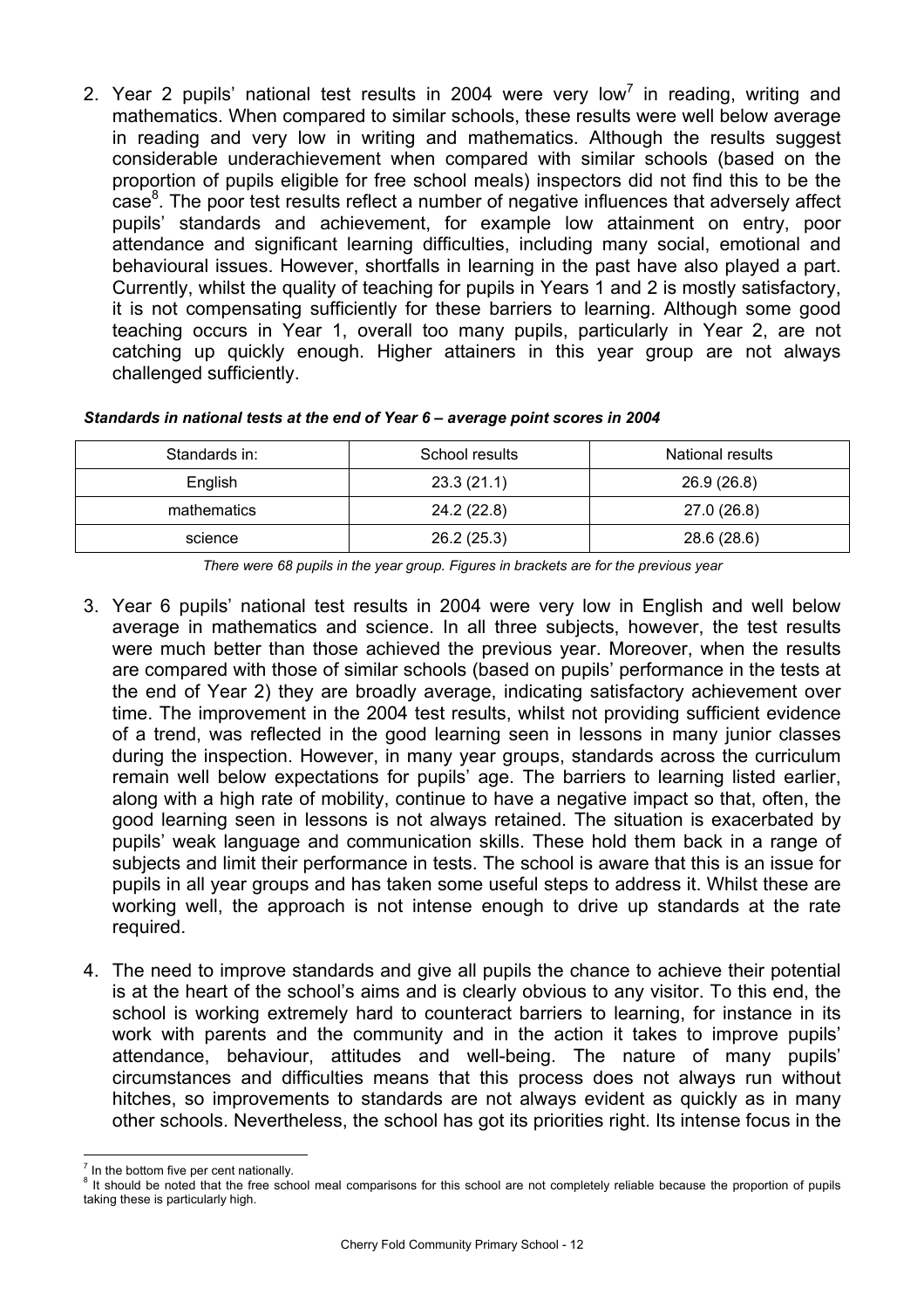last year on helping pupils to enjoy school, form effective relationships, behave appropriately and attend more regularly is providing the bedrock for better standards and achievement in the future. Coupled with good teaching, continuing improvements to the curriculum, and very good leadership and management, the school's capacity to improve is very good.

- 5. During the course of the amalgamation, there has been considerable disruption at many levels. However, there has been continuity in the co-ordination of religious education. This has enabled the subject to develop well, resulting in pupils making good progress and attaining the expected standards. However, across the school, pupils are not achieving as well as they might in ICT. In the main this is due to past weaknesses in provision. Some good action has been taken recently to improve the curriculum and resources for ICT. However, the school is aware that it still has to tackle the issue of giving pupils enough time and opportunities to develop and practise new skills as well as catching up on ones that they have missed or forgotten.
- 6. Overall, the achievement of pupils with special educational needs is satisfactory. Although there is very good provision for these pupils, for some there are frequent setbacks in response to factors beyond the school's control, such as absences, problems at home and issues related to their specific difficulties and conditions.
- 7. The school is well focused on raising standards and ensuring that pupils achieve their potential. During the inspection, no significant differences were noted between the standards and progress of girls and boys. However, the school is monitoring attainment by gender rigorously to detect and address any trends that might show up in the future. During the past year, the headteacher has ensured improved quality of teaching and the curriculum, particularly in English, mathematics and ICT. Whilst the provision for other subjects develops, these areas rightly remain priorities.

#### **Pupils' attitudes, values and other personal qualities**

Pupils have good attitudes to school and behave satisfactorily. Their personal development, including their spiritual, moral, social and cultural awareness, is satisfactory. Attendance is poor and punctuality is unsatisfactory, in spite of the school's strenuous efforts to improve both.

#### **Main strengths and weaknesses**

- Pupils show a good level of interest in school.
- Effective strategies to promote good behaviour and relationships are having a positive impact.
- The school works hard to promote pupils' personal standards, but insufficient use is made of assemblies to promote spiritual development.
- Very good efforts are being made to improve attendance and punctuality.

#### **Commentary**

8. Most pupils enjoy school and are keen to participate in lessons and extra-curricular activities. This is because of the school's success in promoting very good relationships between staff and pupils, the tireless efforts that are made to support pupils' care and well-being, and the hard work that is done to make lessons interesting and fun.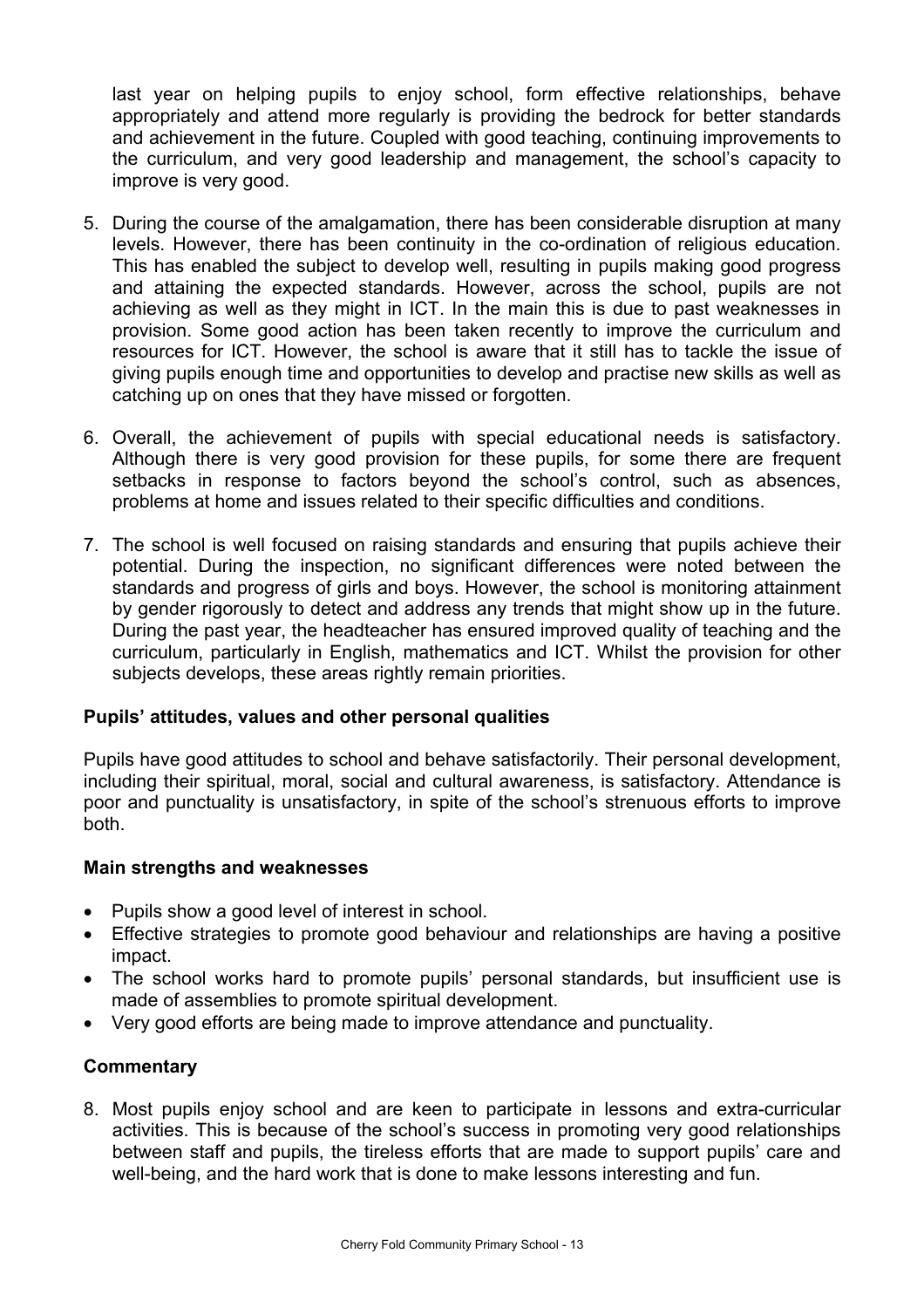9. Many pupils behave well in lessons. Although the behaviour of a minority can sometimes be unsatisfactory it generally does not disrupt the learning of others because teachers manage behaviour well in a firm but caring way. Clear rules that pupils understand and accept are implemented effectively. Pupils who have particular behavioural difficulties are given additional support to help them manage their behaviour, with short withdrawal periods proving effective. Overall, the atmosphere in lessons is conducive to learning and disruptions are minimal. Lunchtimes and play times are well organised with a good level of staff supervision. During the inspection, there were no signs of oppressive behaviour; pupils know that bullying will not be tolerated and that any incidents will be quickly dealt with.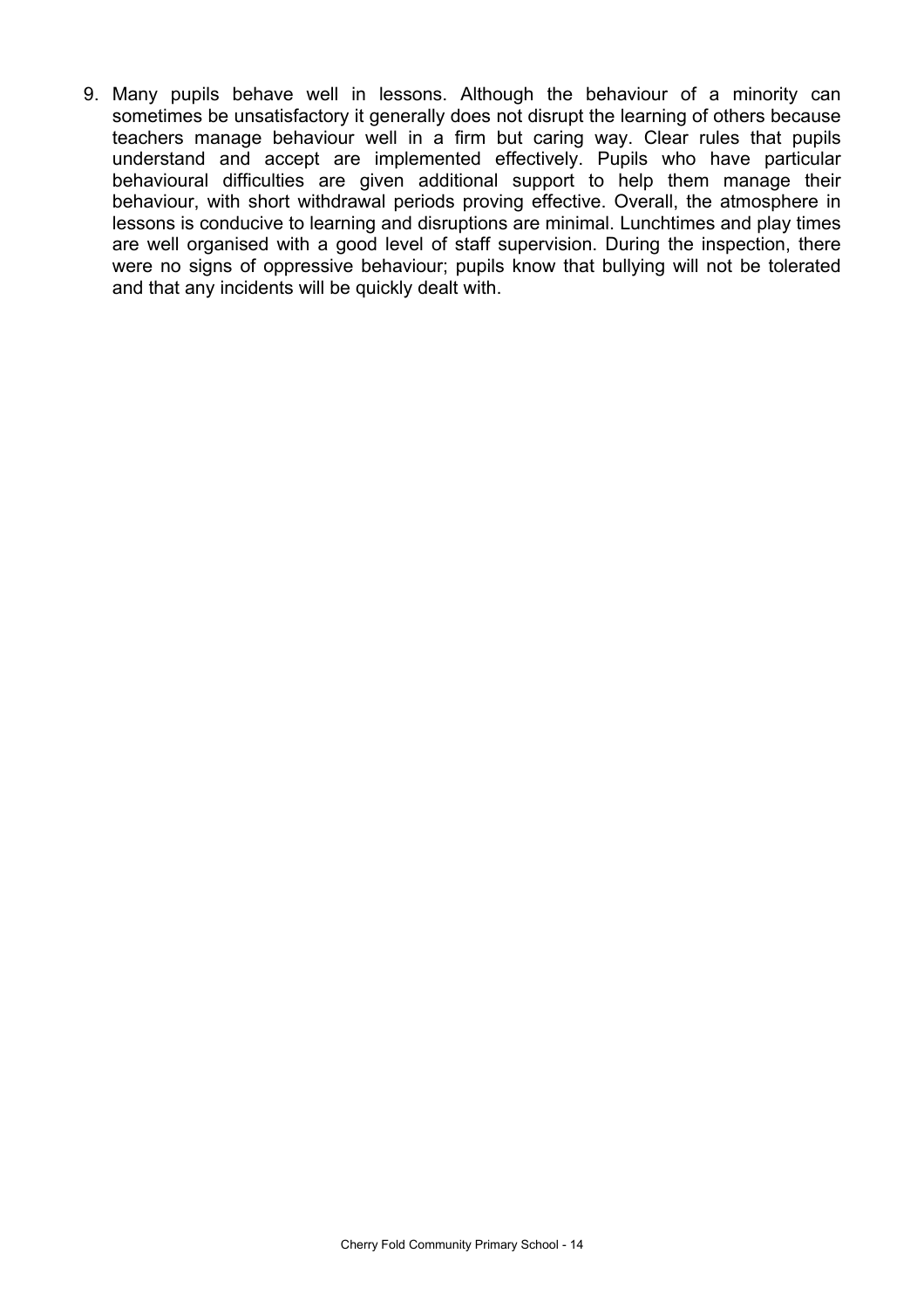# **Exclusions**

#### *Ethnic background of pupils Exclusions in the last school year*

| Categories used in the Annual School Census         | No of pupils<br>on roll | Number of<br>fixed period<br>exclusions | Number of<br>permanent<br>exclusions |
|-----------------------------------------------------|-------------------------|-----------------------------------------|--------------------------------------|
| White - British                                     | 369                     | 16                                      |                                      |
| White – any other White background                  |                         | $\Omega$                                | 0                                    |
| Mixed – White and Black Caribbean                   |                         | 0                                       | 0                                    |
| Mixed - White and Asian                             |                         |                                         |                                      |
| Mixed – any other mixed background                  |                         |                                         |                                      |
| Asian or Asian British - Pakistani                  | 4                       | <sup>0</sup>                            | 0                                    |
| Black or Black British - Caribbean                  |                         | <sup>0</sup>                            |                                      |
| Black or Black British – African                    |                         |                                         | 0                                    |
| Black or Black British - any other Black background | 3                       | O                                       | 0                                    |

*The table gives the number of exclusions, which may be different from the number of pupils excluded.*

- 10. Although there were 16 fixed term exclusions last year, these were imposed only as a last resort in the face of pupils being a danger to others or disrupting the learning of others. The number of exclusions so far this year has been reduced significantly. Given that many pupils only began working together as classmates ten months ago, and taking into account some of the rivalry that existed between the schools that amalgamated, the impact that the school has had on improving standards of behaviour and pupils' attitudes is very good.
- 11. Pupils' personal development is promoted very well in all aspects of school life. Lessons in personal, social and health education (PSHE) and religious education make a particularly positive contribution to standards and achievement. The youngest children are given good guidance about right and wrong and, throughout the school, staff work hard to give pupils the necessary support and personal guidance about friendships, conflicts, respect and tolerance. In lessons, pupils are required to take turns, make choices, share resources and work together in differently-sized groups. Most respond positively to these expectations, which support them in achieving satisfactory standards in the areas of moral and social development. The recent election for the newly formed school council was a big event that added to pupils' social development, giving them a good insight into democratic processes. A residential visit for older pupils is thoroughly enjoyed and used well to foster independence, responsibility and teamwork.
- 12. Pupils' spiritual development is satisfactory, with some good incidental provision being made in lessons such as religious education, science and ICT. For instance, Year 5 pupils were fascinated and amazed by the many different kinds of Bibles brought into an religious education lesson, especially one that had been in use since 1888. However, the good potential offered by assemblies is not capitalised upon satisfactorily. No atmosphere is created, for example, through lighting, music or giving pupils something interesting to look at. Whilst pupils are requested to close their eyes during prayer, there is little thoughtful reflection; worship is frequently disturbed by the loud ringing of the electronic bell or by noise from the kitchen.
- 13. There has been little time for pupils to experience many visits or visitors to enhance their cultural experiences. The school is aware of this shortcoming and is addressing it. Year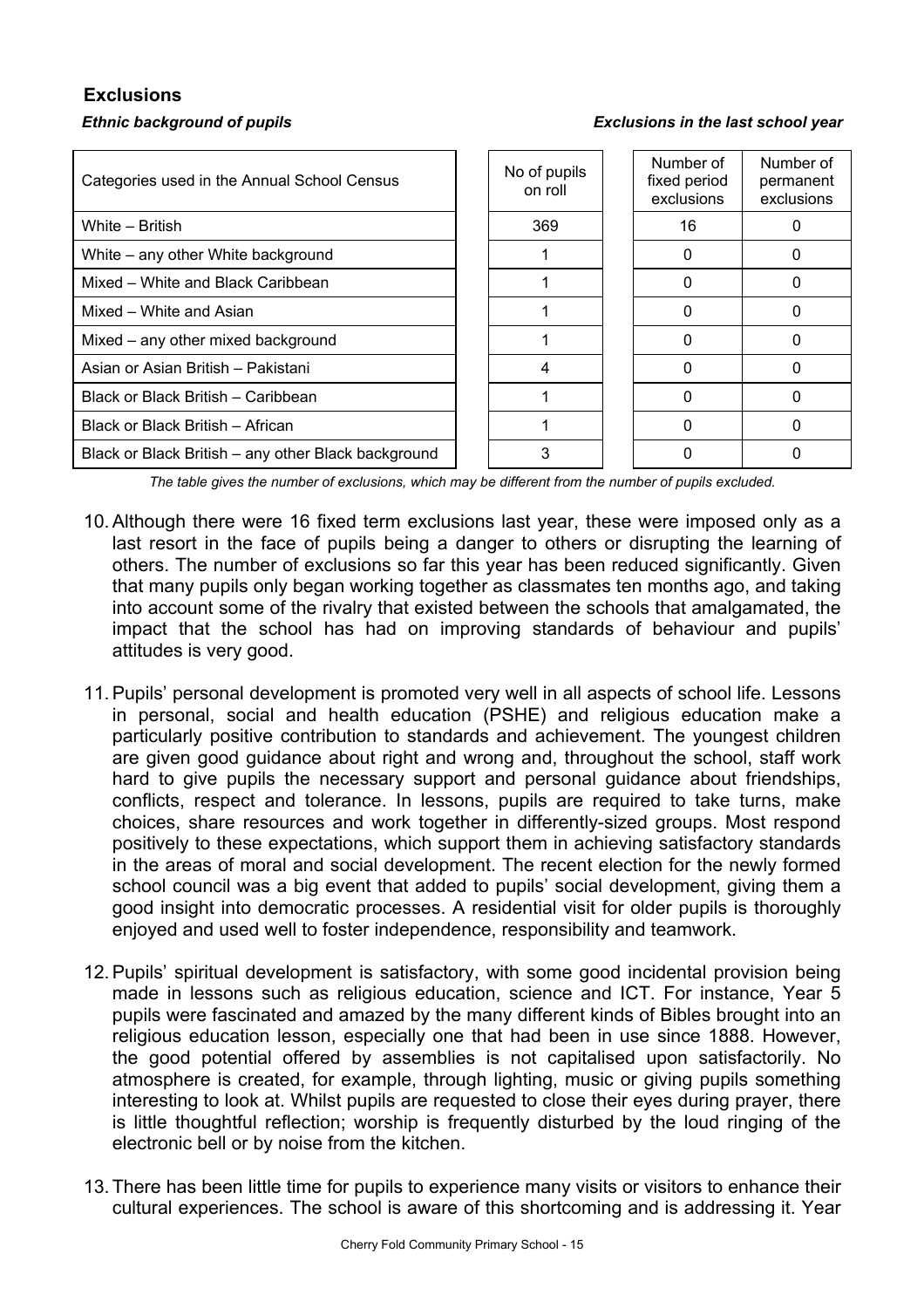6 pupils talked excitedly and knowledgeably about their visit to Eden Camp in connection with work in history. Religious education contributes well to pupils' cultural development, with very good resources, including a wide range of artefacts for the major world religions studied. In geography, pupils discover about their home environment and the lives of people in other countries. In literacy, stories from various cultures are read, and in food technology pupils see and taste fruit and vegetables from around the world.

# **Attendance**

14. Attendance is well below that found in most primary schools; the level of authorised absence is average but unauthorised absence is higher than in most schools and too many children arrive late. A rigorous monitoring system identifies pupils whose attendance and punctuality cause concern, so that the school's extensive support mechanisms can be implemented. Phone calls, personal visits by support workers and the education welfare officer, and a system of target setting for pupils themselves, are effective in helping some families. The school does all it can to persuade parents that it is important for their children to attend regularly. Rewards and incentives for pupils, such as certificates and the celebration of birthdays in school, have proved successful. However, many parents fail to understand the close link between good attendance and good achievement. As such they are not supporting the school's efforts to bring about improvement by getting their children to school regularly and on time.

#### *Attendance in the latest complete reporting year (%)*

| Authorised absence |     |  | Unauthorised absence |  |
|--------------------|-----|--|----------------------|--|
| School data        | 5.4 |  | School data          |  |
| National data      | 5.4 |  | National data        |  |

*The table gives the percentage of half days (sessions) missed through absence for the latest complete reporting year.*

# **QUALITY OF EDUCATION PROVIDED BY THE SCHOOL**

The school provides pupils with a good education that promotes their all-round development. The teaching is good and the curriculum is satisfactory. Pupils with special educational needs are very well provided for. Care, guidance and support for pupils and their families are very good. There are very good links with the community that support pupils' learning, personal development and welfare.

# **Teaching and learning**

The overall quality of teaching and learning is good. Assessment is satisfactory.

# **Main strengths and weaknesses**

- Teaching in the Foundation Stage is very good.
- There are strengths in teaching in the junior classes, particularly in English and mathematics.
- In Years 1 and 2, teaching is generally satisfactory, but its quality varies too much.
- Support staff make a very good contribution to teaching and learning, particularly for pupils with special educational needs.
- Many pupils' limited language skills and other difficulties mean that they sometimes only make modest progress even when teaching is good.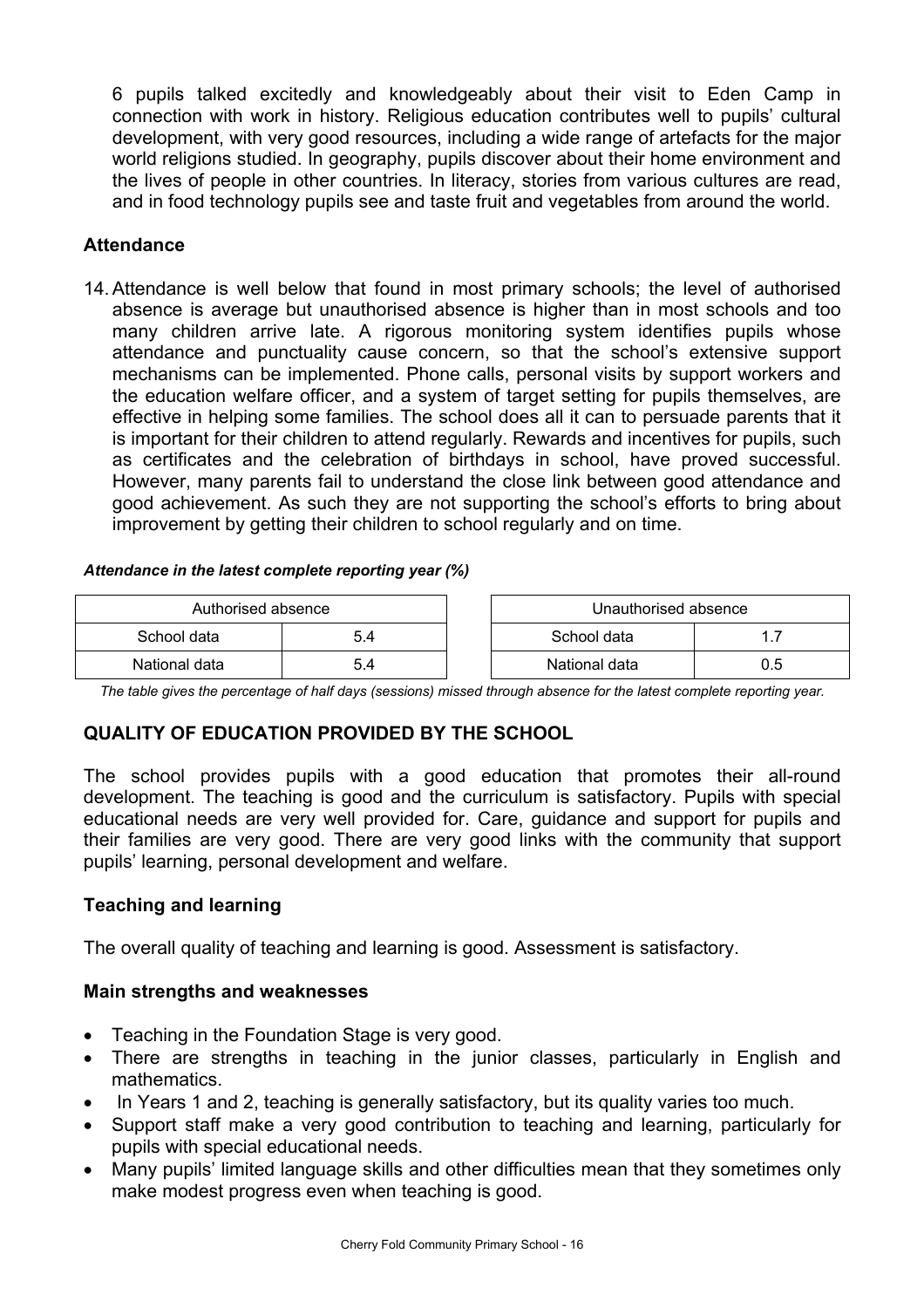#### **Commentary**

15. There are particular strengths in teaching in the Foundation Stage and in most junior classes. In Years 1 and 2, teaching is satisfactory overall, but is too variable. Moreover, this quality is not always good enough to help pupils overcome past underachievement and the many barriers to learning that they face. Some good teaching of English occurs in Year 1, but there is a lack of challenge for higher attainers in the Year 2 class. The teaching of mathematics and science in both of these year groups is satisfactory overall, but higher attaining pupils in the Year 2 class are not challenged enough. The management of pupils' behaviour is generally effective in these year groups, but there are some weaknesses in Year 2. Here, the pace of lessons is frequently too slow and the limited range of methods used often causes pupils' attention to wander and their behaviour to deteriorate. During the inspection, the good impact of support staff in this class was crucial in keeping pupils' behaviour in check and helping them to concentrate. These staff also had a particularly good impact on pupils' learning when they were teaching small groups.

#### *Summary of teaching observed during the inspection in 53 lessons*

| Excellent | Very good | Good     | Satisfactory | Unsatisfactory | Poor | Very poor |
|-----------|-----------|----------|--------------|----------------|------|-----------|
|           | 16 (30%)  | 24 (45%) | 11 (21%)     | 2 (4%)         |      |           |

*The table gives the number of lessons observed in each of the seven categories used to make judgements about lessons; figures in brackets show percentages where 30 or more lessons are seen.* 

- 16. Children in the nursery and reception classes are taught very well. Teaching is never less than good and in half the lessons it is very good. This highly effective teaching is characterised by a very good team approach and planning of good quality. Staff interact very well with children, promoting effective learning at every opportunity. Good use is made of assessment information and the staff's thorough knowledge of children to match work to their specific needs. Consequently, learning moves forward at a very good rate.
- 17. In the junior classes, most of the teaching is good and almost a third is very good. There is particularly effective teaching in English and mathematics, including teachers finding good opportunities for pupils to use and develop literacy and numeracy skills in other subjects. Teachers have very good subject knowledge and plan lessons thoroughly so that all pupils' needs are addressed. They explain new ideas clearly, using subject specific vocabulary and clarifying the meaning of words that pupils may not have come across before. In whole-class sessions there is good involvement of many pupils, with teachers modifying their questions to pupils' different abilities so that all can be involved and experience success.
- 18. These strong features, plus teachers' good use of a variety of methods and the brisk pace they set in lessons, often produce good learning. However, the barriers to learning faced by many pupils sometimes prevent them from benefiting as well as they might from good teaching. Frequently, good learning in lessons is not retained so reinforcement of earlier learning is often required. External factors, such as absenteeism, mobility or problems at home, often play a part in how well pupils learn, so that there are examples of the quality of pupils' work differing considerably at different times for no apparent reason. The limited vocabulary of many pupils is another barrier. Often they fare better with questions that require very simple answers. When more open-ended questions are asked, many falter and have difficulty expressing their thoughts. This has a knock-on effect when pupils come to record work so that weak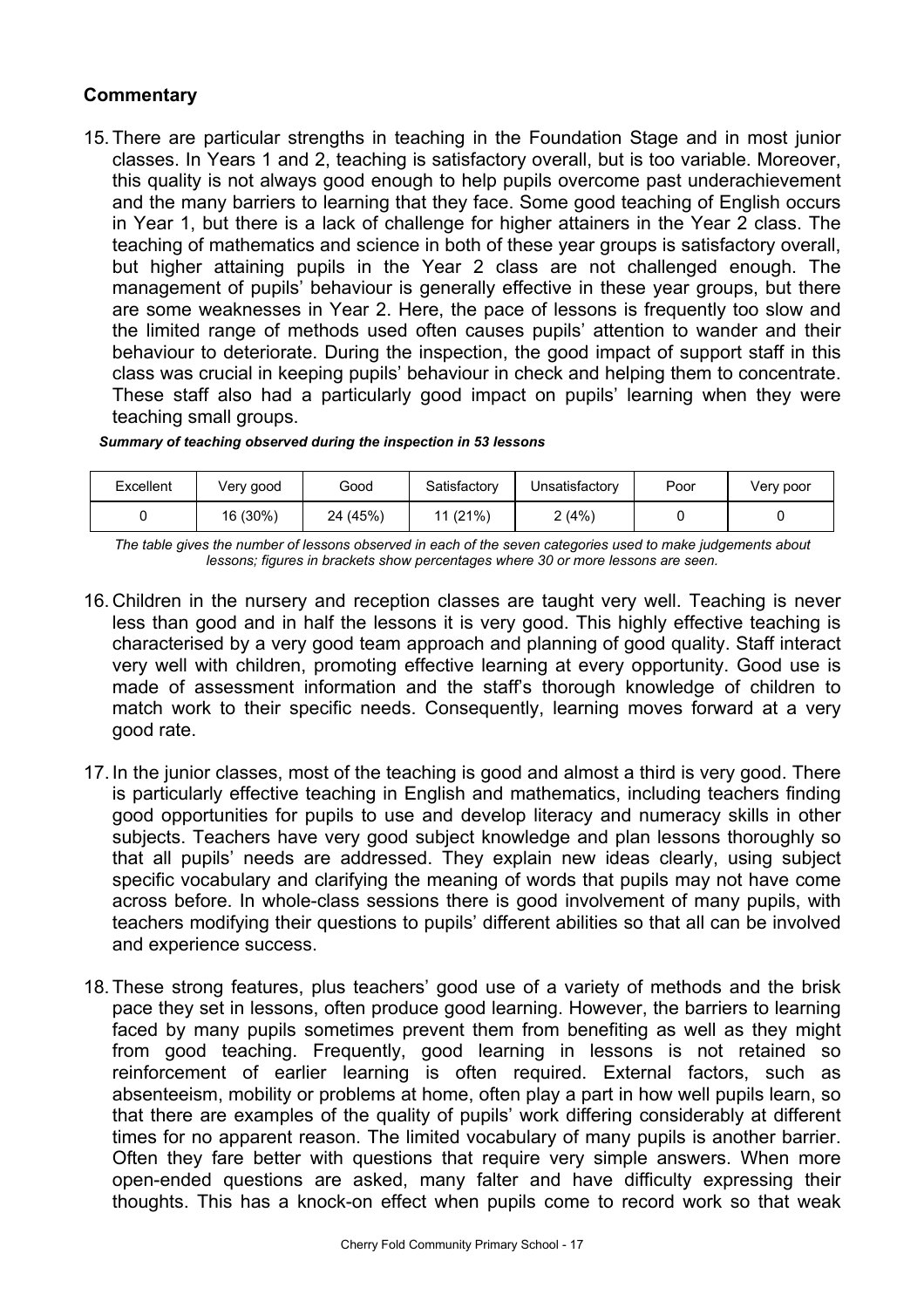writing skills are not the only difficulties they encounter. Some, understandably, become frustrated and their application and behaviour dip. This said, inspectors saw considerably good attitudes and behaviour in many junior classes. These have resulted from the intensive focus that the school has given to promoting attitudes and behaviour during the last year, including teachers' management of behaviour.

- 19. There is good teaching of pupils with special educational needs. Most teachers make good use of pupils' individual education plans when planning work for them. Lessons in the Sunshine Class and Hive are taught very well. In class lessons where the overall quality of teaching and learning is only satisfactory, this group often learn well because of very good support from teaching assistants. Without disrupting the flow of the lesson, assistants often provide additional explanations to pupils and encourage them to listen well and take part. When leading activities with small groups, most assistants achieve an effective balance between helping pupils and challenging them.
- 20. The school has produced some good systems to assess pupils' progress. Once comprehensive data for every pupil over a number of years is in place, this should enable the school to effectively track the value added to each pupil's learning. Currently there is good analysis of annual test results that has led to action to improve identified areas of weakness. The data is also analysed to check on the relative performance of groups, such as boys and girls and minority ethnic pupils; the possible impact of absences is also taken into account. The good systems to assess and measure the progress of pupils with special educational needs are being extended to others in Years 1 and 2 so that even very small steps forward can be recorded, celebrated and used to plan the next stage of learning.
- 21. Teachers' evaluations of pupils' learning are helping them to match work more accurately to their needs. Currently, this is being done satisfactorily, with instances of good practice in many junior classes and in the Foundation Stage. Whilst the marking of pupils' work is satisfactory overall, there are some inconsistencies. The best examples, many of which occur in English, are where teachers celebrate pupils' successes, but also tell them how they can do better, for example 'keep trying to put commas in the correct places'. A start has been made in involving pupils with special educational needs in assessing their own progress, so that they are aware of what they have achieved and how they can move on.

#### **The curriculum**

The curriculum provides a satisfactory range of opportunities to meet the needs and interests of pupils. Opportunities for enrichment are satisfactory and improving swiftly. The standard of accommodation is very good and resources are satisfactory.

#### **Main strengths and weaknesses**

- Literacy and numeracy skills are promoted well across the curriculum, but the promotion of speaking and listening skills is not intensive enough.
- Not enough use is made of ICT to support learning across the curriculum.
- There are strengths in the curriculum and resources for religious education.
- Children in the Foundation Stage receive a good curriculum.
- The provision for pupils' PSHE is good.
- Pupils with special educational needs are provided for very well.
- The accommodation is very good, but there are some issues with the hall.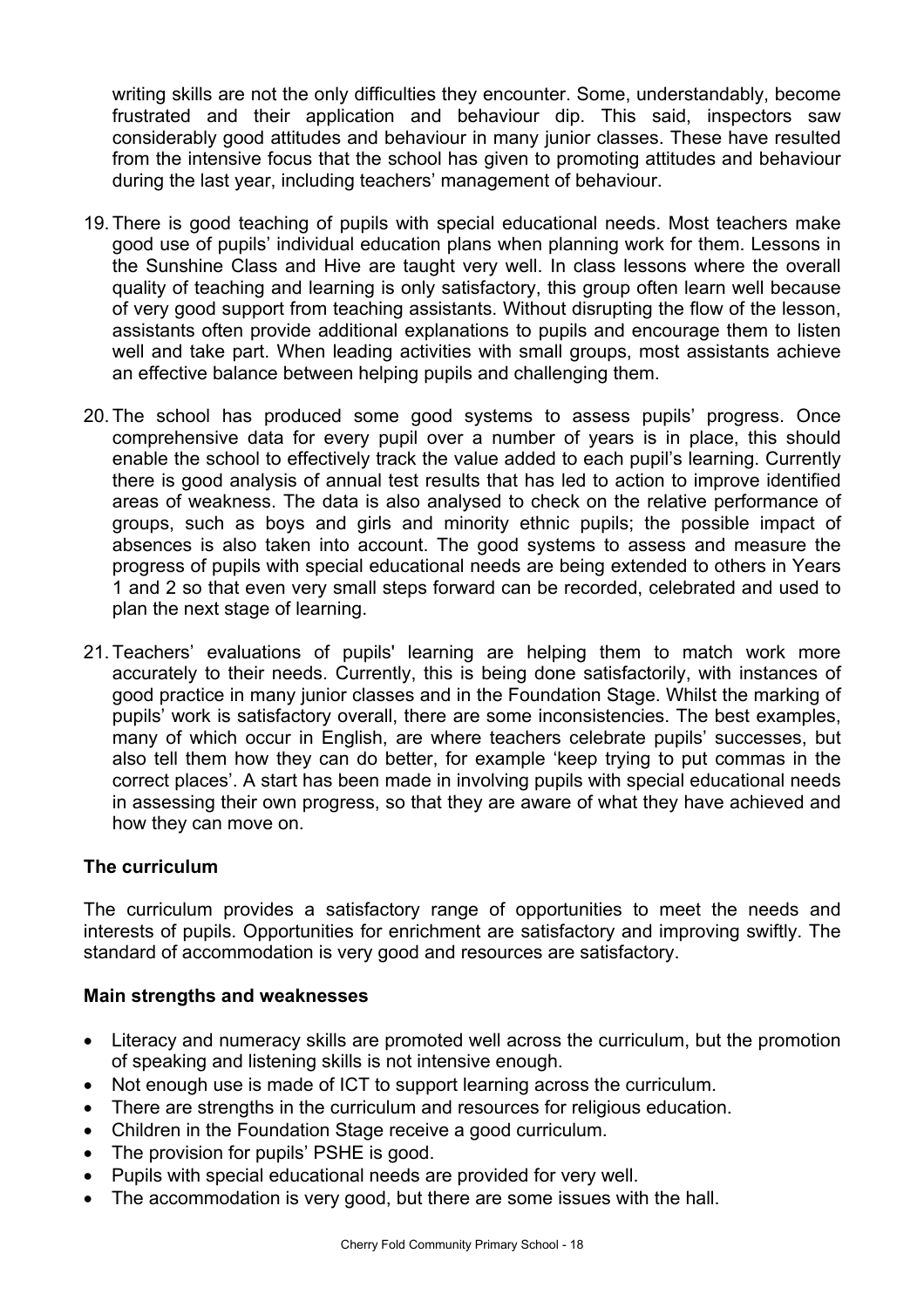- 22. In the past ten months, much has been done to address previous shortcomings in curriculum provision and ensure that there is a whole-school approach to planning. As such, the curriculum in all subjects meets national requirements. Rightly, English and mathematics have received the most attention, resulting in some particularly effective provision for reading and writing. There is some good practice in promoting pupils' speaking and listening skills, for example, through the 'talking partners' initiative where pupils discuss work with a partner before answering questions. However, given that pupils' weak language skills have a negative impact on reading and writing standards and often prevent them from benefiting as well as they could from good teaching in a range of subjects, this aspect does not have a high enough profile. Curriculum provision for ICT is currently a priority. Recent improvements have been made to planning and resources, but the school is aware that pupils need more opportunities to develop and practise skills across the curriculum.
- 23. The curriculum for religious education is good. Good planning and very good resources for this subject have been developed continuously because there has been stability in co-ordination. In other subjects, the planning of learning experiences for pupils in Years 1 to 6 is satisfactory, with some good links made between subjects to make learning more meaningful. In particular, literacy and numeracy skills are promoted well across the curriculum, which is providing good support for the development of basic skills. Nursery and reception children are provided with a good range of experiences across all areas of learning. Here, there is a very good emphasis on practical work and structured play, and a good balance between directed activities and those children choose for themselves.
- 24. The school is currently providing a satisfactory range of extra-curricular activities and this aspect is developing quickly. Pupils enjoy, and remember good detail about, visits and visitors, and are eager to participate in after-school clubs.
- 25. A strength in all year groups is the provision for pupils' PSHE. Lessons in this subject and circle time<sup>9</sup> sessions play an important part, for example, in helping pupils understand how to be healthy, develop safe practices for instance through sex and drugs education, form good relationships, and learn how they can be part of and contribute to the wider community.
- 26. The provision for pupils with special educational needs is very good. The very good support that they get from teaching assistants and the additional facilities of the Sunshine Class and Hive ensure that they are given every opportunity to be fully included in the learning experiences offered. Additional support programmes are also used well to enable pupils with learning difficulties to catch up.
- 27. The accommodation is very good, but the acoustics of the hall are causing problems. Quiet talk and sounds are difficult to hear and loud sounds reverberate; automatic fans add to the difficulties. However, pupils are rightly very proud of their new school, which is bright and spacious, with attractive displays that celebrate their achievements. Outdoor provision for the youngest children is very good. The number and quality of teaching and support staff are good overall. Resources are satisfactory. There is some

l <sup>9</sup> Where pupils sit in a circle and discuss issues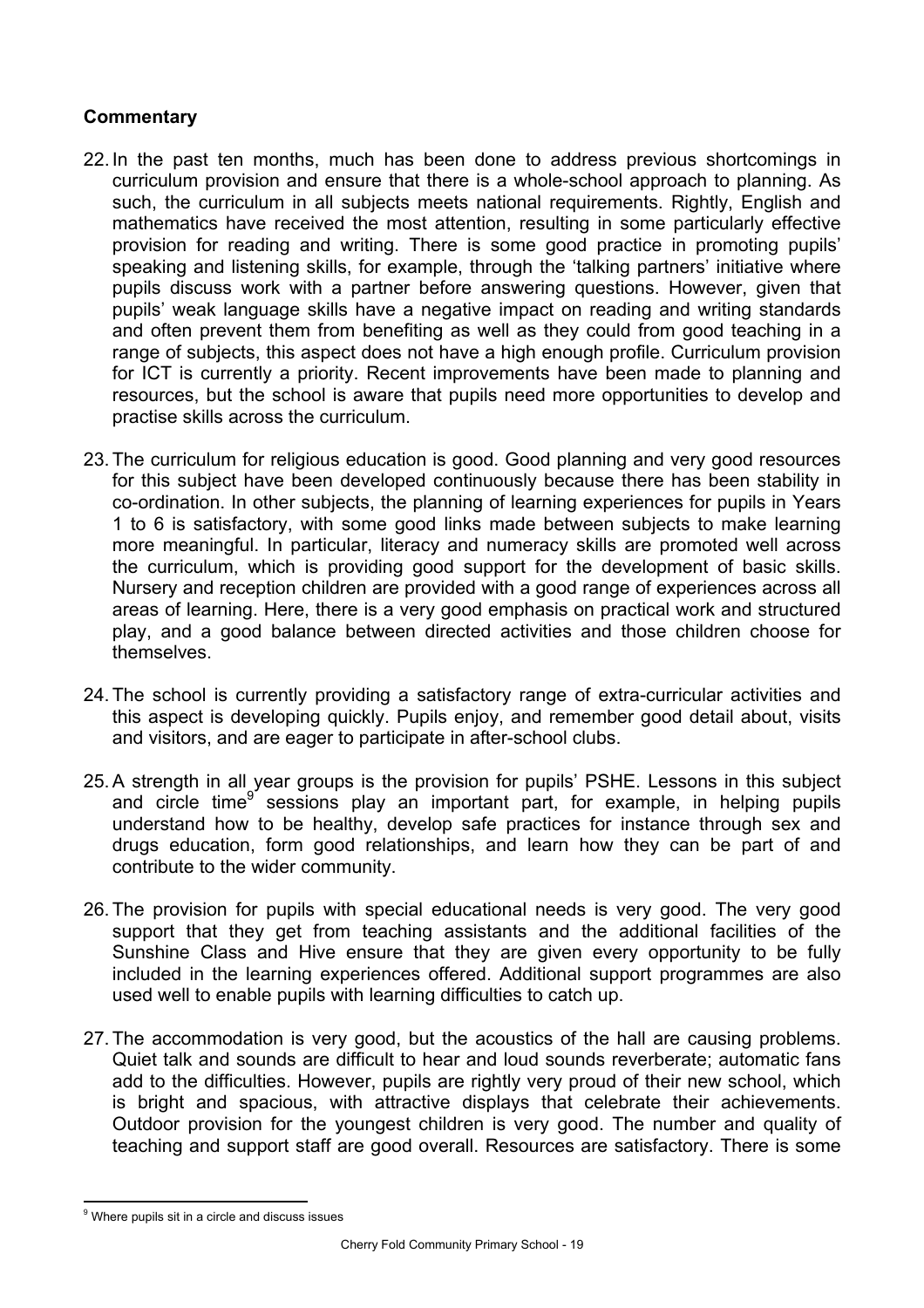imbalance across subjects as resources are built up, but in all cases they are sufficient to support at least satisfactory teaching and learning.

#### **Care, guidance and support**

The school's procedures to ensure the welfare, health and safety of pupils are very good. Support, advice and guidance are good overall, with strengths in the support for pupils' personal development and in the provision for those with special educational needs. Pupils' involvement in the work of the school is good.

#### **Main strengths and weaknesses**

- Support for the individual needs of pupils and their families is very good.
- There are good arrangements to ensure pupils' health and safety.
- Pupils' views are sought and valued.

- 28. One of the school's priorities is to promote in pupils the positive attitudes and good behaviour that are essential to effective learning. It does this very well. The very good pastoral care provided by class teachers is supplemented by input from an extensive range of specialists, whose work dovetails to ensure that every possible need of pupils and their families is met. The Sunshine Class and Hive provide effective support for pupils with behavioural or personal difficulties. They work flexibly, so that staff can respond to specific needs, be they short or long term. This approach prepares pupils to integrate better into class activities. Child support workers give one-to-one attention to pupils, either in class or outside lessons. They use a range of strategies to help pupils build up their confidence and self-esteem. Family/school liaison workers give invaluable support to parents and carers, supplementing their own expertise by calling on the services of external agencies for advice and help on issues as diverse as housing, health and parenting skills. Overall, this means that the school can deal with any circumstance that affects a pupil's ability to learn. Staff know pupils and their families very well and show genuine concern for their welfare. As a result, pupils and their parents build very good relationships of trust and confidence with adults in school. This, in turn, means that pupils feel secure and are able to benefit from their education.
- 29. Thoughtful attention is paid to health and safety requirements. There are regular checks of the building and grounds, and staff are constantly vigilant so that any potential hazard is identified immediately and appropriate action taken. Risk assessments are undertaken for all activities, including educational visits, and teachers are careful to follow safe practices in lessons such as science and physical education. Pupils are very well supervised at all times and the school has introduced procedures to minimise risk, for example, in regulating movement around the building. There are good arrangements for first aid and routine medical care. Individual medical plans ensure that pupils with known problems, such as food allergies, can be looked after properly. Procedures to ensure child protection are very good and all staff are aware of their responsibilities in relation to this. In preparation for an application for the Healthy Schools Award, work has begun on a programme to encourage pupils to adopt a healthy lifestyle.
- 30. Although the school council is in its early stages, pupils already feel that the school listens to their views and values their opinions. They have completed questionnaires and discussed issues informally with the headteacher. Class councils have allowed pupils to consider matters of concern to them, which are then fed back by teachers to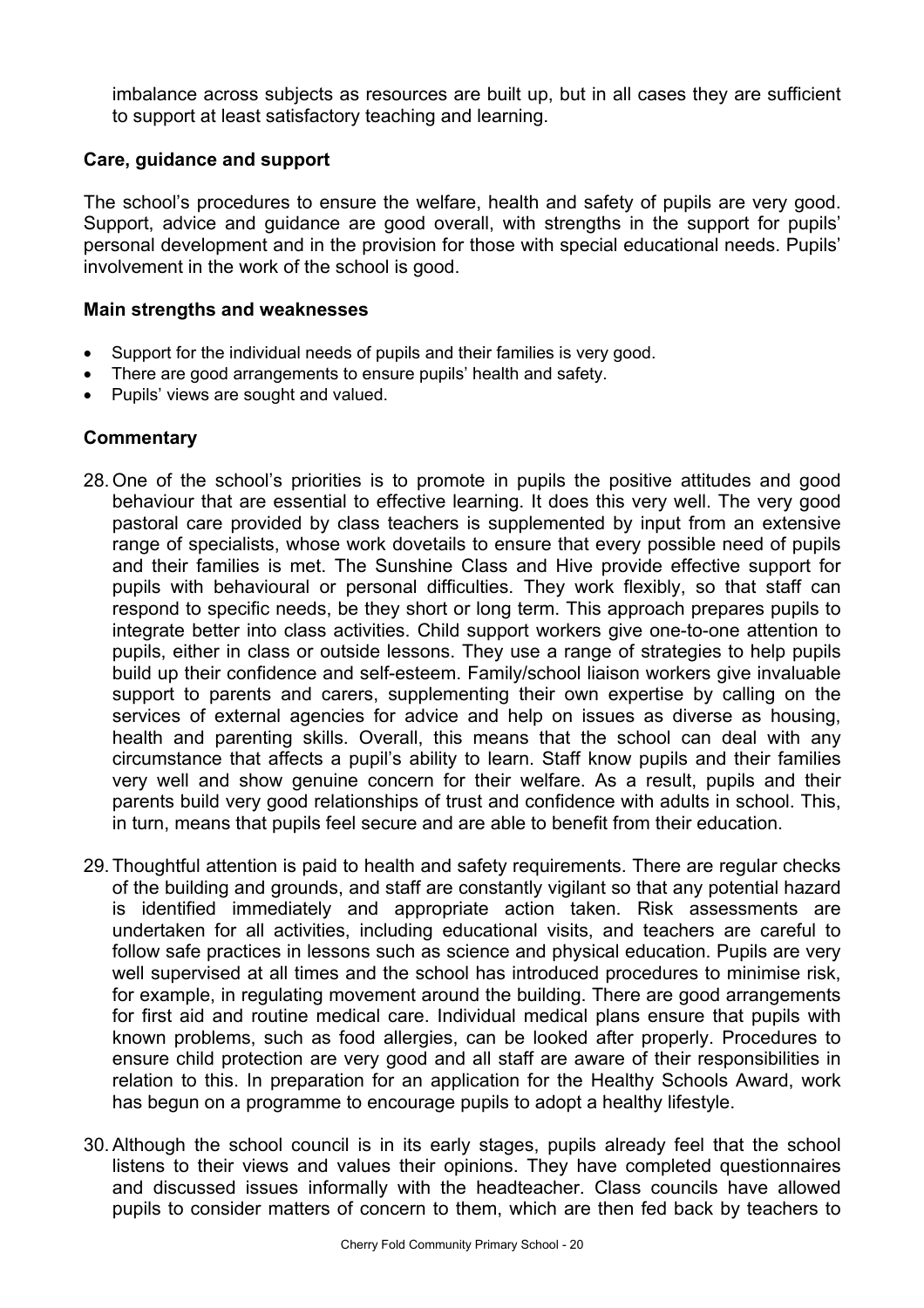senior management. The school is particularly keen to involve pupils closely in future developments that affect them directly, for example by including a pupil as a member of the working party looking at the relationships aspect of PSHE. The new school council, with members from reception to Year 6, has already given rise to much excitement and anticipation. Each classroom is already equipped with a list on which pupils can enter their suggestions for topics to be discussed, and the newly elected councillors are looking forward to making their voices heard.

#### **Partnership with parents, other schools and the community**

Links with parents are good and improving. There are very good links with the local community and liaison with other schools and colleges is good. Provision of educational support for parents and carers is very good.

#### **Main strengths and weaknesses**

- Educational programmes for adults effectively help parents and carers to support pupils' learning.
- Very good links with the local community enrich pupils' learning and personal development.
- An increasingly fruitful partnership with parents is encouraging them to become more actively involved in school life.

- 31. The school is not externally funded to offer family learning. However, with the help of staff and resources from Burnley College and Lancashire Adult Learning the school has made its own arrangements to offer a variety of educational programmes for parents. These range from general interest courses that allow the participants to get to know one another and to feel comfortable with their surroundings, to accredited courses that offer qualifications in numeracy, literacy and ICT. The adults who take part in these value them highly, because their confidence has been boosted and their self-esteem enhanced. In addition, the courses have helped parents and carers to understand and support the work that their children are doing in school. Other courses offered include parenting skills and a very successful family literacy course, where both parents and pupils (currently those in Year 5) learn together. Although the programmes presently cater for small numbers, there is great potential for expansion as word about their success, and the enjoyment they bring to participants, spreads. Links with the local community are developing rapidly.
- 32. As well as using the local area as a curricular resource to support work in geography, history and science, the school benefits from special relationships with local firms and organisations. The Hive and Sunshine Class hold a daily breakfast as part of the provision for developing pupils' social skills. This is sponsored by a local bakery, which not only provides the food, but also allows representatives to visit each half term to discuss pupils' targets with them. These visits are an excellent opportunity for pupils to practise social skills and provide an incentive for them to achieve their targets, since success will often result in a special treat. Burnley Football Club offers coaching to pupils, as well as providing an out-of-school educational facility, where pupils can work on improving their ICT and literacy skills. A housing association has organised an innovative project in which pupils learn about horticulture and their local environment through planting hanging baskets for their homes. Religious education and PSHE lessons are supported by clergy from local churches, who regularly take assemblies and by BEST, an evangelical group who specialise in work with schools. Such profitable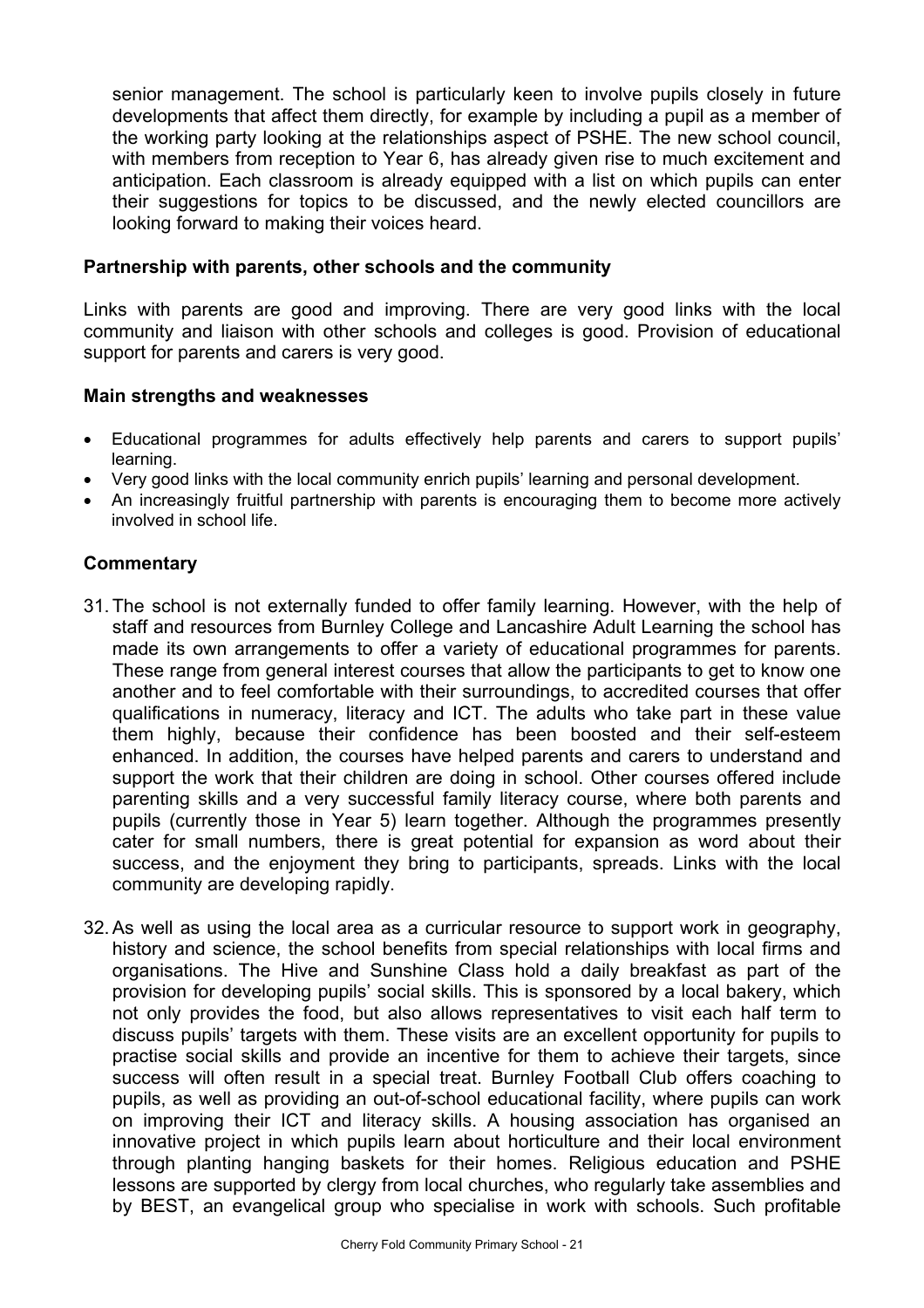links with external organisations help pupils develop an awareness of life outside school and provide a valuable contribution to their personal and social development.

33. The school is very keen to develop a positive partnership with parents. A wide range of helpful information is provided for them, covering everyday school issues, details of what children will be learning and the progress that they are making. Parents of pupils with special educational needs are kept well informed of their children's progress and are regularly invited into school to review this with teachers. The headteacher's weekly newsletter is written in a warm, friendly style, and day-to-day informal contacts with teachers and support staff encourage parents to approach the school with confidence. A well-equipped, comfortable room is specially designated for parents to enjoy a daily 'drop-in' to meet staff and other parents for a chat and a coffee. Parents are beginning to respond to these efforts to welcome them into school. A parents' forum now meets regularly. Its members act as a channel for communicating parents' views to the governors and senior management team. They have also begun targeted fund-raising for the benefit of the children. The school is hopeful that more parents will now come forward to play an active part in supporting their children's learning.

# **LEADERSHIP AND MANAGEMENT**

The quality of leadership, management and governance is very good.

#### **Main strengths and weaknesses**

- The very good leadership and motivational skills of the headteacher are underpinning significant improvements to provision and standards.
- The headteacher, governors other managers are successful in ensuring an excellent commitment to inclusion.
- The school has identified exactly the right priorities for improvement.
- There is good leadership and management of key subjects and areas.
- Governors are well involved in the school's work and provide very good support.

- 34. The headteacher leads and manages the school very well. Although only in post for a relatively short time, she has given this new school a real sense of identity and had a significant impact on improving standards and provision. Whilst there still are many things to accomplish, the headteacher's excellent clarity of vision and sense of purpose have been pivotal in identifying the right priorities to move the school forward. Whilst much emphasis continues to be given to promoting pupils' personal standards, such as behaviour, and providing for their social and emotional well-being, the headteacher has not lost sight of the need to raise standards. Tackling and breaking down the barriers to learning experienced by many pupils are evident in the school's excellent commitment to inclusion. This underpins the drive to ensure that all pupils are given the best chance possible to reach their potential.
- 35. The school's commitment to continuous improvement is evident in their involvement in an intensive support programme with the local education authority. This is having a very beneficial effect at many levels. The good focus that has been given to promoting basic skills and the rigorous checks that have been made to improve teaching were clearly evident during the inspection. Key priorities are clearly addressed in the school's detailed improvement plan, which is a very good document to guide improvements and measure the extent of progress toward these.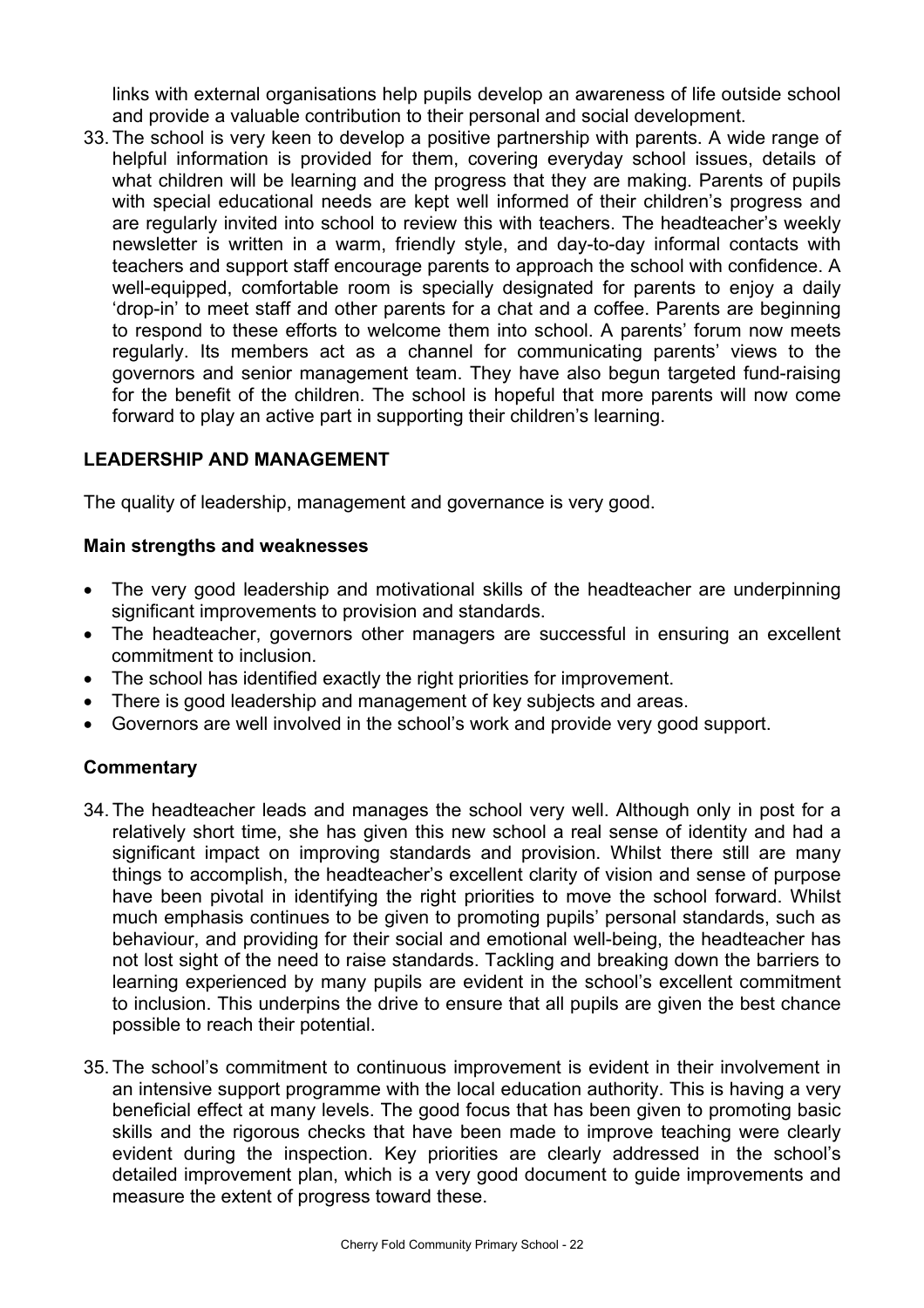- 36. The school is unusual in having a second headteacher as well as a deputy, both of whom do not have a significant teaching commitment. During the headteacher's first year in school, this enhanced provision has been very useful in allowing her to focus unwaveringly on key improvements without the distraction of dealing with some of the more mundane day-to-day issues. These senior managers have been significantly involved in managing pupils' behaviour and developing curriculum provision and assessment. The good information that they have been able to give the headteacher about parents and staff has helped her in handling many related issues. However, in the light of the school's improved position, the structure of senior staffing is rightly being reviewed.
- 37. Subject co-ordinators are committed and keen to make an impact. Their roles are developing in line with the school's priorities. Some very positive effects are being seen in subjects where teams share co-ordination responsibilities, such as English and mathematics. This results in good communication about standards and provision in different phases of the school and clear agreement on priorities for improvement. The co-ordinator for ICT also has a good insight of strengths and weaknesses in the subject and is clear about what needs to be done to improve standards. The provision for pupils with special educational needs is led and managed well. The co-ordinator ensures that there is a high awareness throughout the school of these pupils and their specific problems. Their standards, achievement and the provision made for them are monitored well. There is good leadership and management of religious education and the Foundation Stage is led and managed very well. In both of these areas there has been continuity of leadership during the upheaval of amalgamation, with the impact being seen in pupils' good achievement.
- 38. Governors are a very effective team. The varied expertise and experience of the chairs of the different committees are particularly useful when discussing the school's work in different areas, its priorities, and important decisions about how the budget should be used. This core group of governors are closely involved with the school and have a very good understanding of its strengths and weaknesses. They keenly monitor the school's work and, in their role as a critical friend, regularly challenge it to improve and account for its performance. Governors are key players in shaping the school's development.

#### **Financial information**

| Income and expenditure $(E)$ |           | Balances (£)                        |         |
|------------------------------|-----------|-------------------------------------|---------|
| Total income                 | 1,530,410 | Balance from previous year          | 252.994 |
| Total expenditure            | 1.688.220 | Balance carried forward to the next | 95,184  |
| Expenditure per pupil        | 4.466     |                                     |         |

#### *Financial information for the year April 2004 to March 2005*

39. Since it was formed in 2002, monies from the school's involvement in various government initiatives have augmented its budget. The local education authority has also provided additional money to address issues such as the split site and enhanced staffing costs. These have now ended and the large reserves have been used to balance this year's budget. Staffing costs have been significant, but will be reduced considerably in the forthcoming financial year (2005 to 2006). The school's current surplus is now only marginally above national recommendations. Very careful monitoring of the budget occurs, with full involvement of governors and the local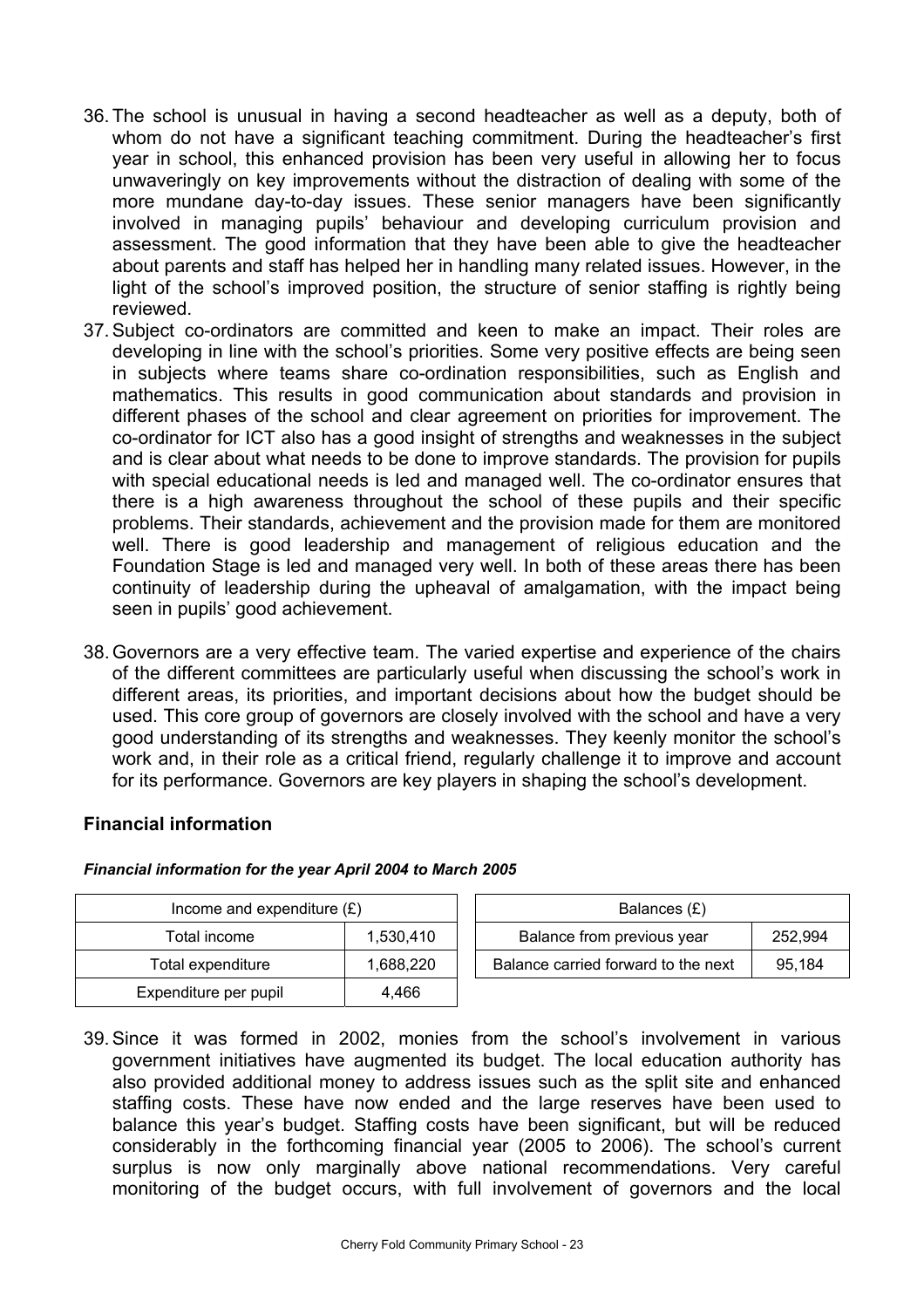educational authority. All spending decisions are made with pupils' interests at heart and to ensure that value for money is achieved.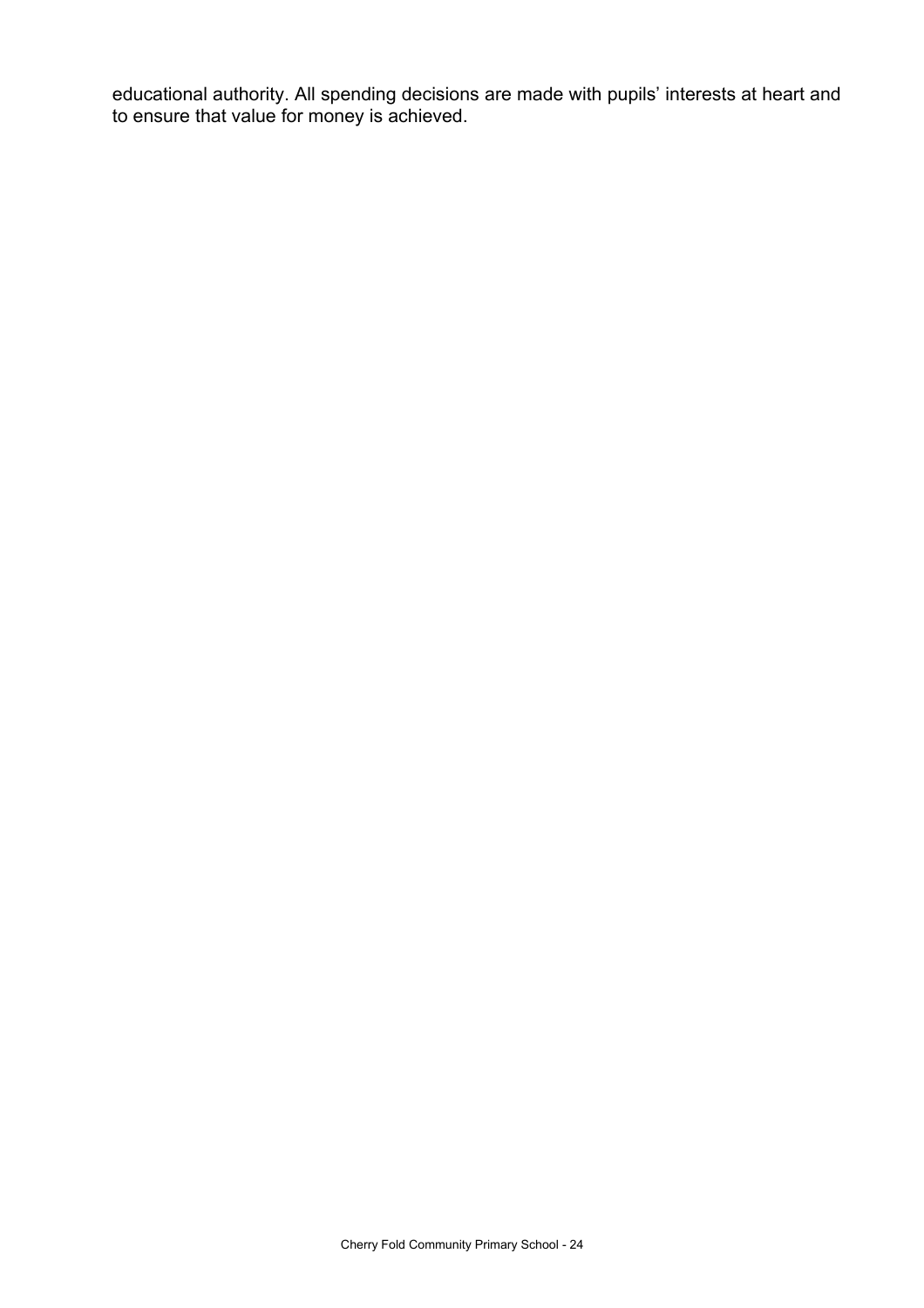# **PART C: THE QUALITY OF EDUCATION IN AREAS OF LEARNING AND SUBJECTS**

### **AREAS OF LEARNING IN THE FOUNDATION STAGE**

- 40. Provision for children in the Foundation Stage, including those with special educational needs, is very good. By the end of the reception year, however, few children reach the expected learning goals in the areas of personal, social and emotional development; communication, language and literacy; mathematical development; and knowledge and understanding of the world. This is because they begin school with very low levels of attainment in these areas. However, very good teaching and good learning experiences ensure that all make good progress. Consequently, by the end of reception, children have achieved well in relation to their starting points. Good achievement is also evident in creative development and physical development, where children reach the expected goals by the end of reception.
- 41. The Foundation Stage is led and managed very well. There is an effective team approach, with individuals taking responsibility for particular elements of the curriculum. Knowledgeable and dedicated staff provide very well for children's needs, including making good use of comprehensive assessment information in all areas of learning. Overall, the very good accommodation and resources are organised well to promote effective learning and children's independence. The attractive outdoor area is used particularly well to promote children's physical development, but its potential to support learning in other areas is not capitalised upon enough.

#### **PERSONAL, SOCIAL AND EMOTIONAL DEVELOPMENT**

Provision in personal, social and emotional development is **very good**.

#### **Main strengths and weaknesses**

- Standards in this area are constantly promoted through very good teaching and learning experiences.
- The very good relationships engendered by staff help children feel safe and motivate them to try hard.
- There are good opportunities for children to develop independence and initiative.

#### **Commentary**

42. The emphasis that is continually placed on developing children's personal, social and emotional development underpins the whole curriculum and is working well. Children have formed very good relationships with the staff and are keen to please them. As such their behaviour is very good. Social skills are developing well, for example children show that they have learned to take turns and share. Through well-planned circle time activities, children learn how to treat each other and to know the right and wrong way to behave; for example, nursery children pass round their special puppet, handling and cuddling it carefully. Reception children positively glow with excitement as they peer into a Golden Treasure Box to find 'something special', which turns out to be their own faces in a mirror. Such experiences also do much to promote children's self-esteem. They respond well to opportunities to be independent; for instance when self-registering and preparing for physical education. Children also react quickly to the 'tidy up music' which alerts them to finish the task of their choice and go to a specific learning area. Staff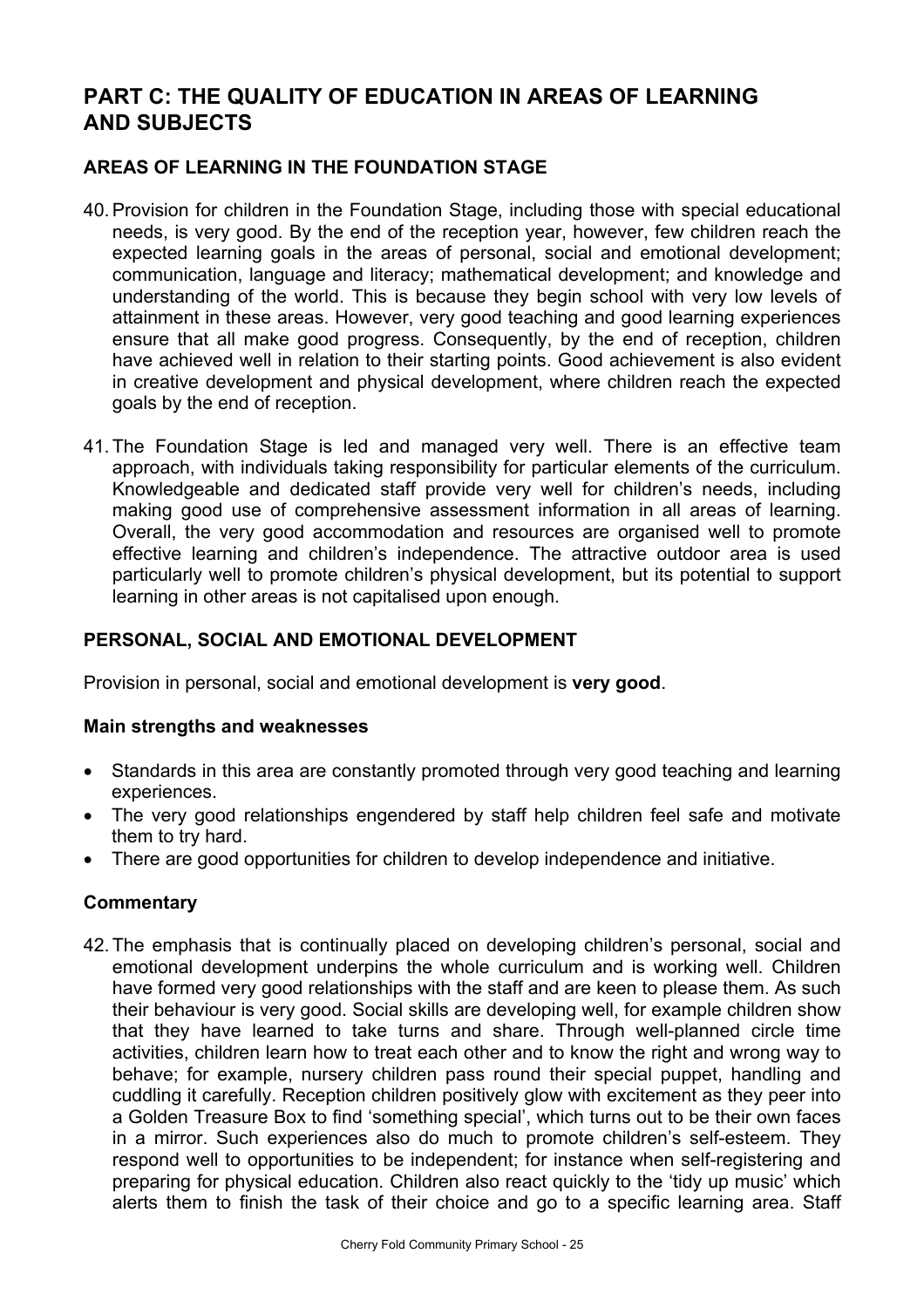continually interact with children and have high expectations of their behaviour. They are good role models, treating the children with courtesy and respect and creating an environment where children develop confidence and feel secure.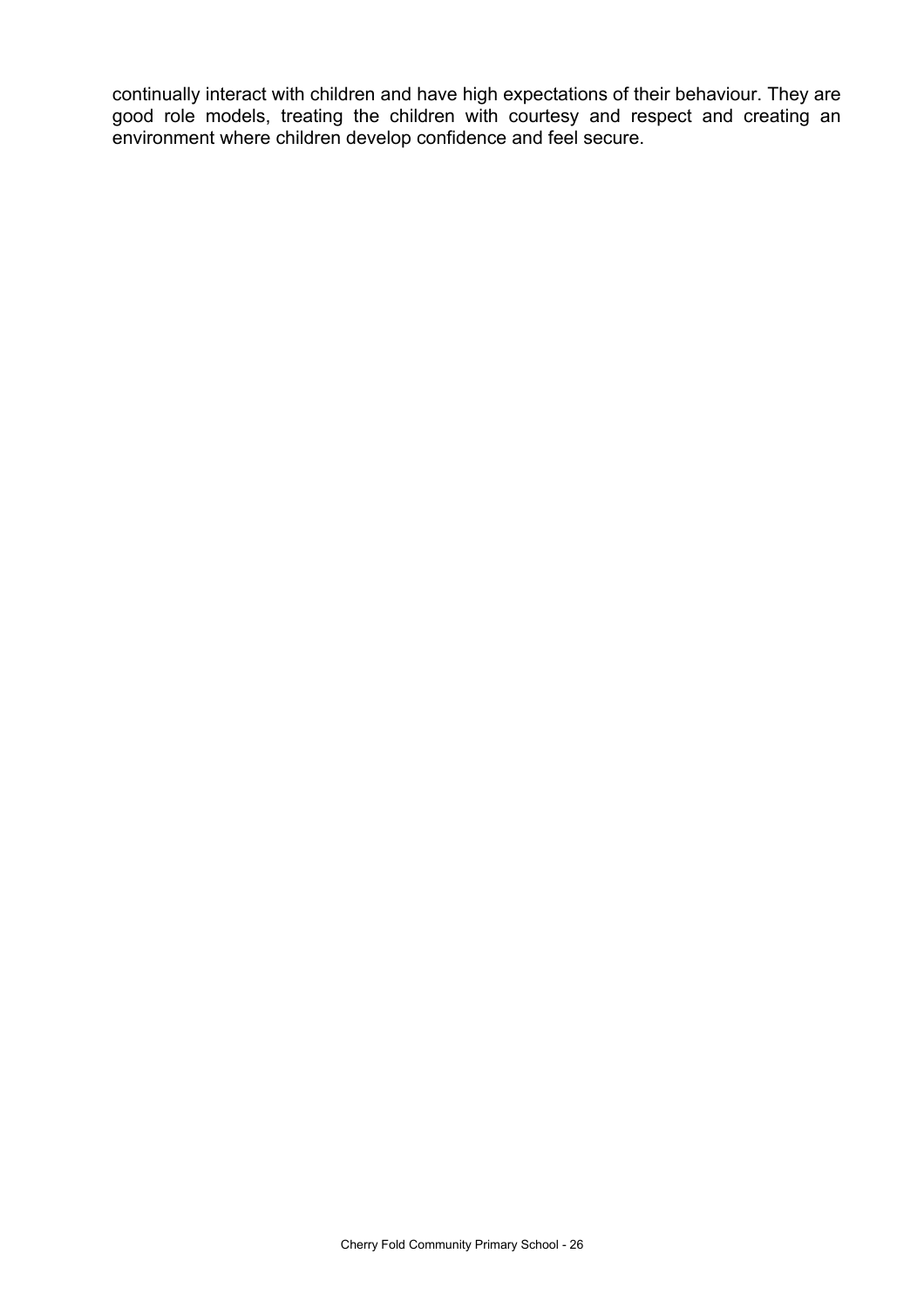# **COMMUNICATION, LANGUAGE AND LITERACY**

Provision in communication, language and literacy is **very good**.

#### **Main strengths and weaknesses**

- Children achieve well in response to very good teaching and a good range of activities.
- Speaking and listening skills are promoted well in all areas of learning.
- Children are developing good attitudes to books.

#### **Commentary**

- 43. Teaching is very good. Staff use a wide range of strategies to promote children's language and literacy skills across the whole curriculum. The development of speaking and listening, rightly, has a high profile. Whilst children have learned to listen quietly they have difficulty answering questions or expressing views because their spoken language is so underdeveloped. Often they will point out their answer using picture clues, but few will readily answer in a phrase or sentence. The good opportunities that children have for pretend play are also supporting progress in this aspect. In these situations staff interact well with children, extending what they say to provide a model for them and to widen their vocabulary.
- 44. Basic reading and writing skills are taught effectively. Nursery children gain an awareness of letter sounds, for example through singing repetitive songs and rhymes. In reception, children's good achievement is evident when they work out missing letters from the alphabet and build simple words such as 'hot' and 'shop'. Teachers tell and read stories well so that children's attention is captured and their interest maintained. As such, they have good attitudes to books and enjoy browsing though them. They have been taught to handle books carefully and join in with repetitive stories. Children's early mark-making is encouraged and celebrated so that they are made to feel like 'writers'. By the end of reception, most children write their names legibly. They also produce isolated letters and, with support, simple words. A few make good attempts at writing short sentences.

# **MATHEMATICAL DEVELOPMENT**

Provision in mathematical development is **very good**.

#### **Main strengths and weaknesses**

- Children are achieving well in response to very good teaching.
- Imaginative learning experiences promote children's good progress and enjoyment of mathematics, but insufficient use is made of the outdoor area.

#### **Commentary**

45. Counting skills and work with numbers are promoted throughout the day in many activities. Displays in classrooms are used well to further number recognition and mathematical vocabulary. Nursery children achieve well in sorting and matching activities based on number, colour and shape because of the very good help that they get from teaching staff. Activities, such as baking, give good opportunities for counting and weighing. Imaginative activities planned for water and sand play give children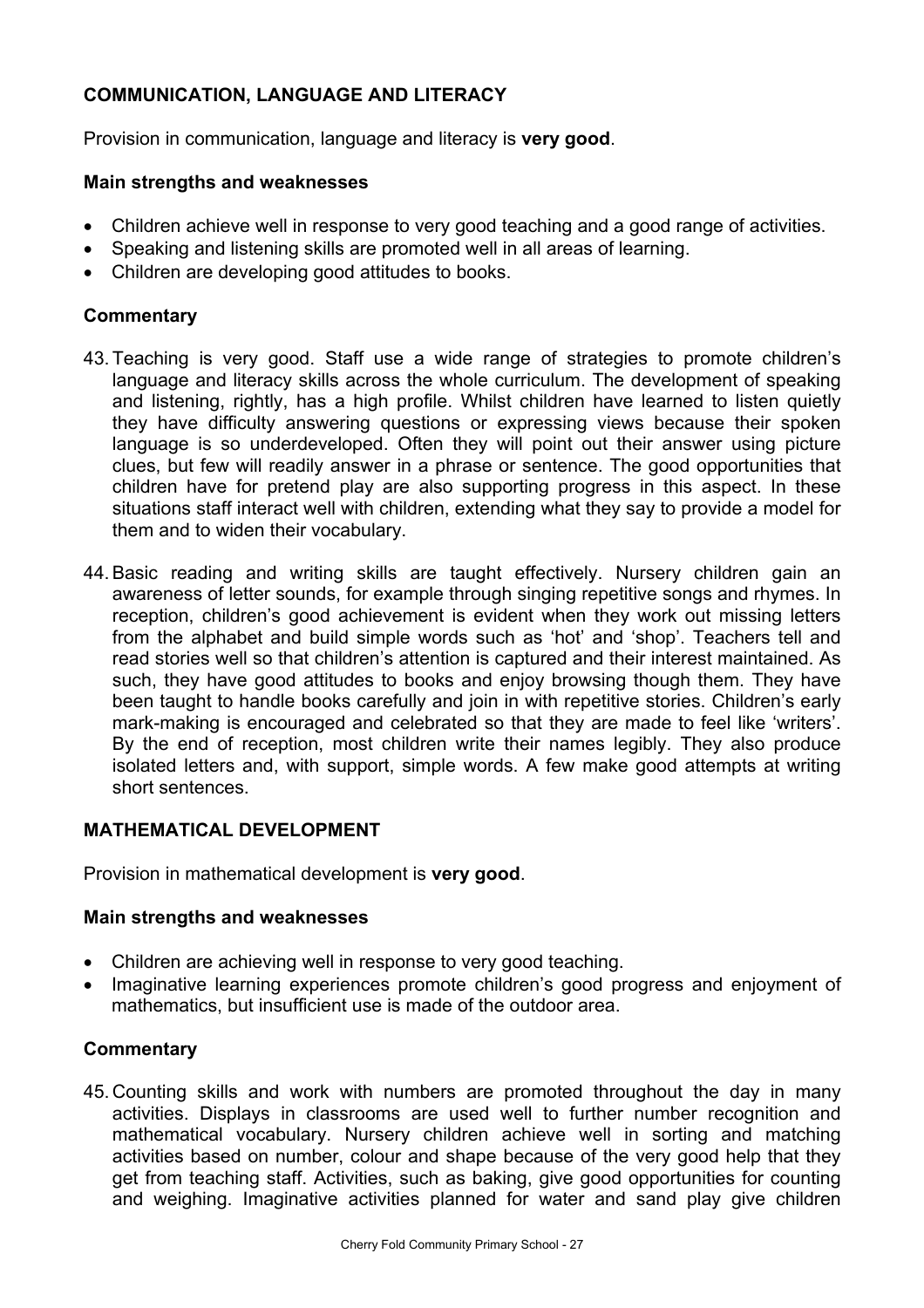experiences in collecting and recognising small and large objects and developing an awareness of capacity though their use of different sized containers. By the end of reception, the significant amount of practical work that children have experienced gives them a good grounding in basic mathematical ideas of number, shape, space and pattern. Pretend play is often structured well to promote children's understanding of mathematics in everyday life, for instance as they count and buy tickets to ride in their class bus. The timeline of daily activities helps children to understand 'morning' and 'afternoon' and the different times at which things happen. The wide range of imaginative activities promotes children's enjoyment of mathematics and supports their good achievement. Planning could be effectively extended to make use of the outdoor area to support learning.

# **KNOWLEDGE AND UNDERSTANDING OF THE WORLD**

Provision in knowledge and understanding of the world is **very good**.

#### **Main strengths and weaknesses**

- High quality teaching and a wide and interesting range of activities promote very good learning.
- Children are developing particularly good skills in ICT.
- Early scientific skills of observation are developing well.
- Good quality displays support children's knowledge and understanding of their world.

#### **Commentary**

46. Most children have very limited experiences and poor general knowledge, but achieve well through the high quality teaching and the wide range of activities provided. A particular strength is children's rapidly developing skills in ICT. Good opportunities are planned for them to engage in ICT activities in class and the computer suite. Children are learning to handle the equipment with respect and control. They readily access a variety of programs and use the mouse and keyboard confidently; for example, using a mathematics program, the children controlled the mouse to place a specific number of sausages or eggs on a plate. There are plenty of opportunities for making and building so that children learn about different methods of joining materials. Early scientific skills are developing well. Children show great interest and wonder as they watch their caterpillars develop into butterflies and their bean and potato plants grow. As children share their experiences about themselves and their families and explore their immediate environment early geographical and historical awareness is promoted. Displays, including a good range of photographs, help children to remember important past events, such as when they first came to school or dressed up for a special occasion. Children show enjoyment when listening to Bible stories and are learning about important religious events, such as christenings. They know that a church is a place of worship.

#### **PHYSICAL DEVELOPMENT**

Provision in physical development is **very good**.

#### **Main strengths and weaknesses**

• Children develop confidence and appropriate physical skills in the outdoor area.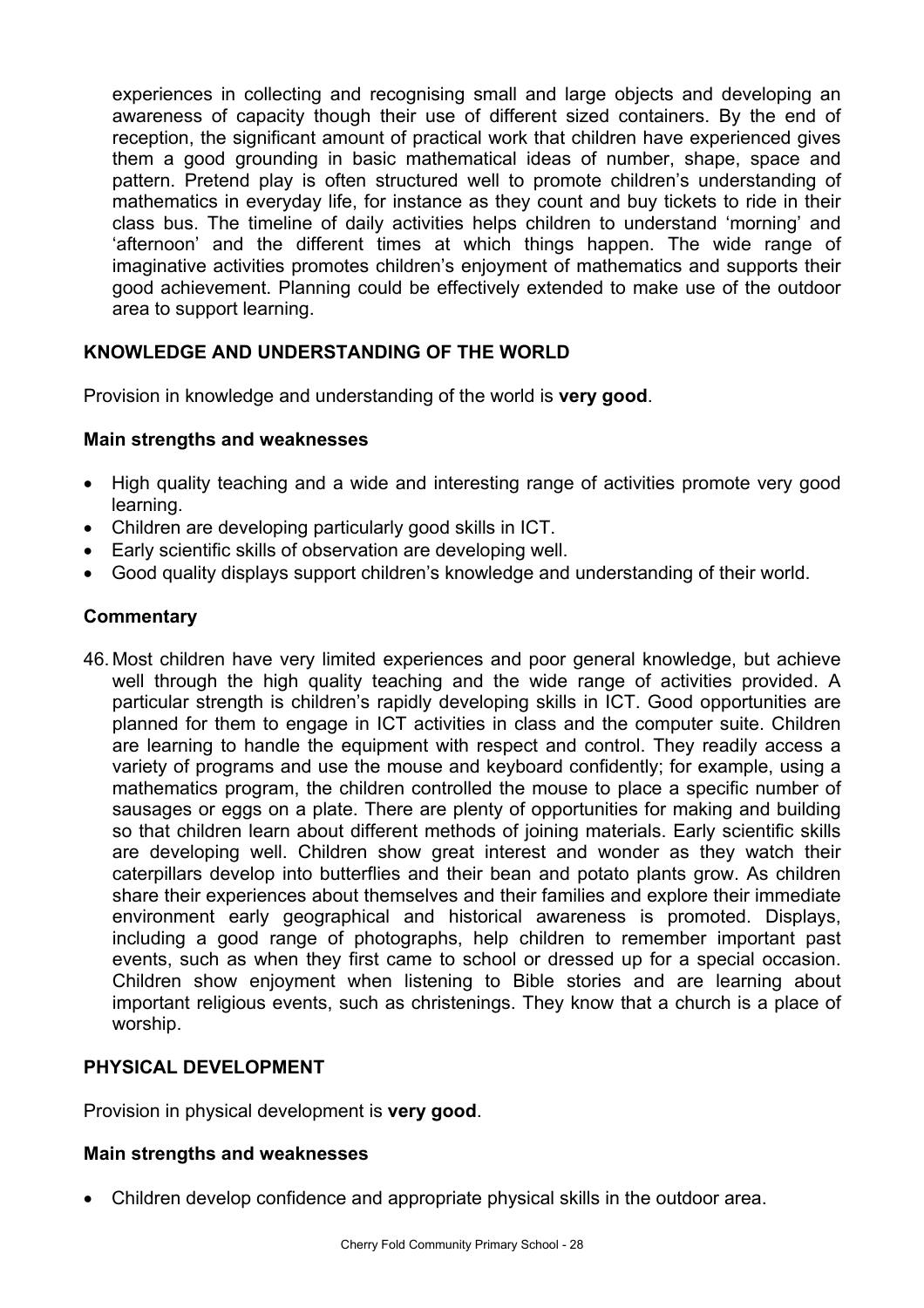- Staff challenge and support the children well.
- There are very good resources to promote children's large movements and body control.
- A good range of activities is provided to promote children's small movements.

#### **Commentary**

47. Through very good teaching, thoughtfully planned activities and good access to a wellequipped outdoor area, children's co-ordination skills, such as climbing, balancing and jumping, develop well. In this aspect of physical development, standards by the end of reception are as would be expected for children's age. Outdoors, a wide range of equipment is provided, so that children have good experiences in pedalling and manoeuvring wheeled toys on the well-marked out undulating areas. Teaching staff make sure that children listen carefully to instructions and challenge them well. They make suitable points about health and safety, without suppressing children's imaginative play. No indoor physical education lessons were seen but the children have regular opportunities to use the spacious hall as part of their programme of physical development. Children's dexterity in manipulating and controlling small equipment, such as pencils, brushes and scissors, is promoted well in a variety of contexts. Whilst they make good progress, by the end of reception, their skills in handling and using such equipment are generally below those expected.

#### **CREATIVE DEVELOPMENT**

Provision in creative development is **very good**.

#### **Main strengths and weaknesses**

- By the end of reception, standards are in line with expectations.
- Good resources and learning opportunities help children to experiment creatively.
- Children's work is displayed effectively, boosting their self-esteem and confidence.

#### **Commentary**

48. Through very good teaching, children achieve well in this area and reach the expected goals by the end of reception. Ample opportunities are given for children to express themselves through painting, drawing, model making, music and creative play. They throw themselves wholeheartedly into this work and enjoy it immensely. Children's work is displayed very well and celebrates their efforts. For instance there are many large examples of collages and composite paintings, some illustrating favourite stories, such as 'Bears in the Night'. A good range of musical instruments enables children to experiment with sounds and extends their listening skills well. For example, reception children listened carefully to a recording of different sounds and matched them to objects connected with the sea and the beach. The activity was then extended to give children opportunities to play instruments that imitated these sounds. Children have learned the words and tunes to a variety of songs and rhymes. Teachers remind them to listen to the accompaniment and to sing without shouting. Children respond well and sing with enjoyment. Drama and pretend play, such as the Post Office corner, café and home corners, and the good range of dressing-up clothes, provide many opportunities for children to show creativity. The very good interactions of staff with children support their enjoyment and promote learning across a range of areas.

# **SUBJECTS IN KEY STAGES 1 AND 2**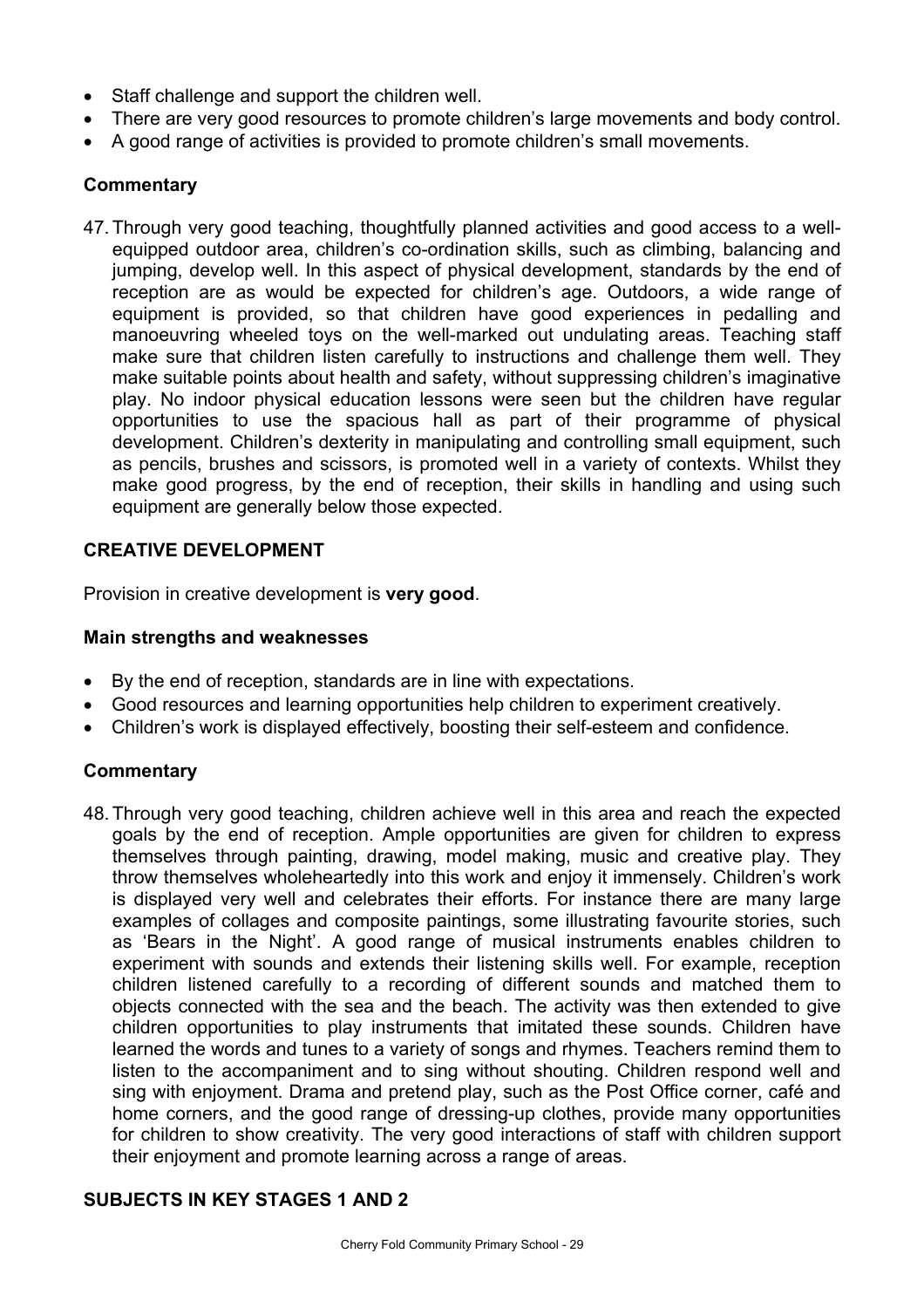# **ENGLISH**

Provision in English is **satisfactory**.

#### **Main strengths and weaknesses**

- Whilst standards are well below average, over time pupils have achieved satisfactorily.
- Pupils' weak speaking and listening skills limit their progress in English and other subjects.
- Good teaching in junior classes and in Year 1 is helping pupils overcome past underachievement, but in Year 2 higher attainers are not challenged enough.

- 49. By the end of Years 2 and 6, inspection evidence and the most recent test results (2004) show that standards are well below average. Pupils' speaking and listening skills are especially weak and limit their learning in other aspects of English and across the curriculum. Despite well below average standards, given their earlier attainment, pupils have achieved satisfactorily. Currently, pupils in the junior classes are achieving well in response to good teaching. There is also some good achievement in Year 1, but in Year 2 some higher attainers are not being challenged enough.
- 50. In many classes, pupils listen well, reflecting the interesting content of lessons, the impact of teachers' use of different methods, and the good work that the school has done to improve behaviour. However, whilst most pupils listen carefully and have satisfactory understanding, many have great difficulty responding orally, for instance answering questions that require more than a simple answer or expressing thoughts and views. Teachers work hard to get pupils to contribute in this way, but it is a stumbling block in many lessons and limits teachers' insight of how well pupils have understood the work covered. Weak speaking skills also affect the quality of pupils' recording so that they are constantly battling, not only with skills such as spelling, grammar, punctuation and organisation of written work, but also about *what* to write. The impact on reading is evident. Whilst many of the oldest pupils read accurately, limited vocabulary prevents them from understanding as fully as they might. Expression suffers and deeper meanings are not picked up. In research tasks, pupils have difficulty picking out the exact information that they need from a lengthy text.
- 51. Teaching is good overall, with some particularly effective teaching in junior classes. Most teachers make good use of assessment information to plan work that meets pupils' different needs. They include many pupils in whole-class sessions, thereby giving all the opportunity to succeed. Where teaching is not as effective, pupils become restless because the pace is too slow and the methods used rarely vary. Questioning focuses on a small number of pupils and higher attainers are not challenged enough. Lack of challenge was also evident in pupils' written work.
- 52. Teachers recognise the difficulties that pupils have expressing themselves orally and in many lessons provide good opportunities for them to discuss work with a partner before answering questions. This is working well and helping to raise pupils' confidence. Circle times are also making valuable contributions to pupils' development in this aspect, as is the effective way that many teachers extend pupils' oral responses. However, whilst a good range of reading and writing experiences is provided, a more intensive approach is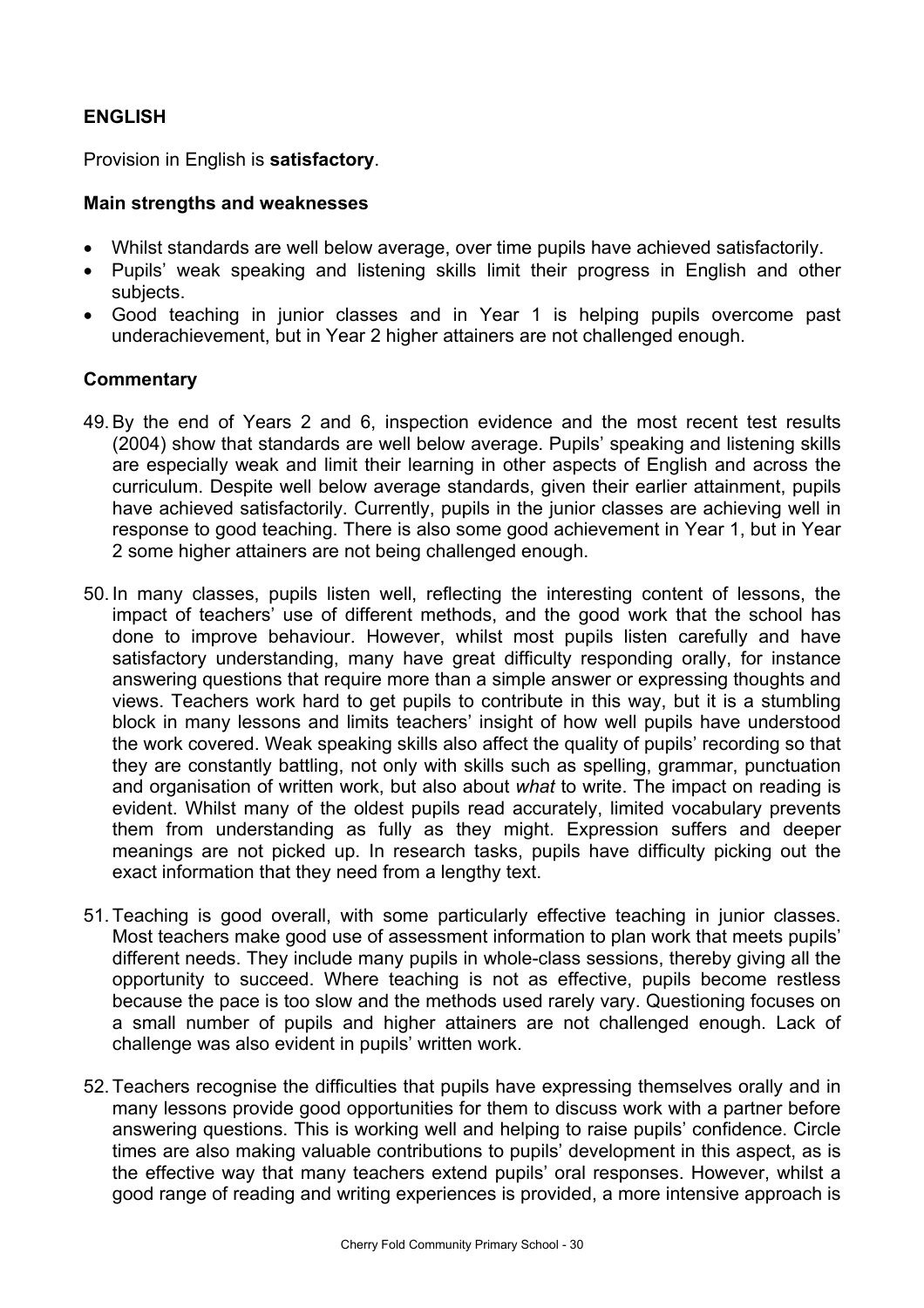needed to improve pupils' speaking skills. In the long term this should reduce the need to rely so much on worksheets, many of which are currently being used to provide pupils with a structure for writing. Although marking is satisfactory, it is not consistent. Some very constructive marking was seen in a number of junior classes and in Year 1, but there are instances of cursory marking that gives pupils very little information about what they do well or how to improve.

53. Leadership and management of English are good. There has been a good focus on developing the subject over the past year and significant strides have been made. The school has worked very well with local education authority advisers to analyse planning, pupils' work and test results. This has enabled them to identify areas of strength and weakness and put in place good action to improve standards. The team approach ensures that all co-ordinators have a good insight into standards and provision in all phases of the school.

#### **Language and literacy across the curriculum**

54. Good efforts are made to promote pupils' language and literacy skills in other subjects. Subject-specific vocabulary is generally promoted well; for example, pupils are encouraged to explain their strategies for tackling mathematics tasks. Research work, using books and the Internet, is planned in a range of subjects. Pupils experience different types of writing, such as instructions in design and technology, factual reports in science, letters in history and accounts in art and design.

#### **MATHEMATICS**

Provision in mathematics is **satisfactory**.

#### **Main strengths and weaknesses**

- Most pupils are achieving at least satisfactorily but standards are not yet high enough.
- Teaching in junior classes is good overall.
- Teaching is satisfactory in Years 1 and 2, but higher attainers in Year 2 are insufficiently challenged.
- Classroom assistants are having a very good impact on teaching and learning.
- Useful assessment systems help teachers to match work to pupils' needs, but marking is inconsistent.
- Insufficient use is made of classroom computers to support learning.
- Numeracy skills are being promoted well in other subjects.

#### **Commentary**

55. Inspection evidence and the most recent test results (2004) show that the standards attained by pupils at the end of Year 2 are very low and by the end of Year 6 they are well below average. However, given their starting points and the high proportion with special educational needs, they have achieved satisfactorily. Many Year 2 pupils are insecure in their knowledge of number, such as pairs that make 20; a few are still unsure about number pairs to ten. Pupils lack confidence and rely heavily on adult support to quide them, particularly in recording work. In Year 6, pupils add pairs of two and three-digit numbers, but whilst a few calculate mentally many have to write the numbers down to achieve correct answers. Across the school, many pupils have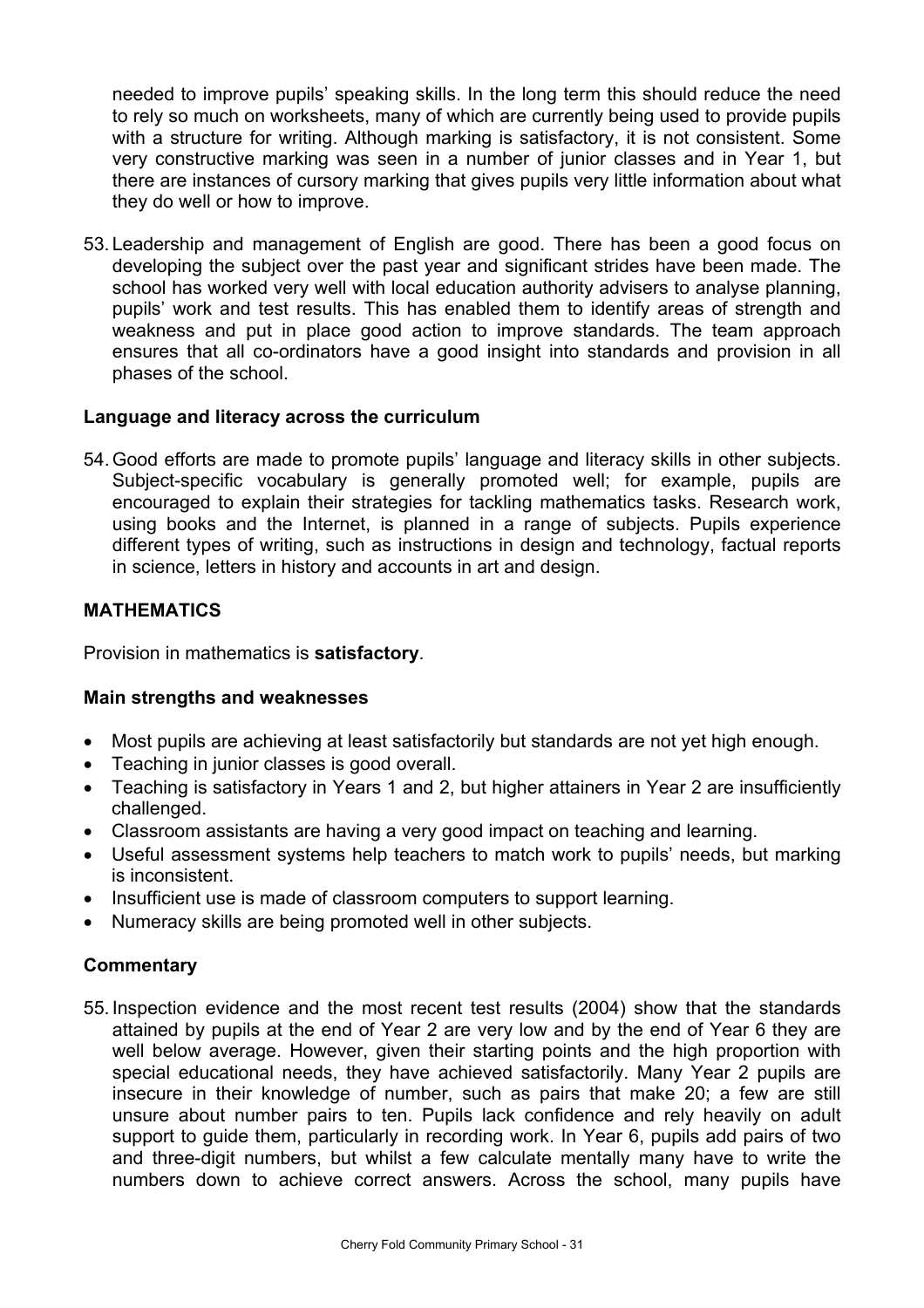difficulty explaining their methods because their vocabulary is limited and their ability to articulate their thoughts is weak.

- 56. Teaching is good overall. Throughout the school, the range of attainment in classes requires very careful planning of lessons, targeting of questions and modification of work to provide suitably for all pupils. These features are addressed well in junior classes. Similarly, in the oral and mental parts of lessons, these teachers use correct mathematical vocabulary and constantly encourage all pupils to contribute. During the inspection, teaching in these classes was never less than good and half the lessons were very good. This is having a particularly positive impact on learning, but catching up on past underachievement is taking time. In the three infant classes catering for pupils in Years 1 and 2, teaching is satisfactory. However, this standard is not having a strong enough impact on counteracting past underachievement. Moreover, higher attainers in the Year 2 class are not being sufficiently challenged.
- 57. In junior classes pupils are challenged well, with teachers maintaining a good pace to retain their attention and enthusiasm. A very good lesson in Year 6 included many good features. Pupils were challenged and required to explain and share their strategies to clarify their own thinking and help others. During mental work, the teacher ensured that pupils understood and used the required vocabulary of addition. The tasks set increased in difficulty so that as pupils gained in confidence they could take on further challenges. The work, which was based on costing holidays, was realistic in terms of addressing issues that pupils might encounter in everyday life. The lesson supported these pupils' positive views on mathematics, that is, "teachers make it fun".
- 58. Teachers and pupils benefit from the strong support of teaching assistants. Teaching assistants know what pupils are expected to learn and provide helpful guidance, particularly to those with special educational needs. During oral work, teaching assistants ensure that pupils maintain attention, give additional explanations where necessary, and encourage the more diffident pupils to take part. In the Sunshine Class and Hive, the very good relationships between adults and pupils result in particularly effective learning. In the Hive, for example, pupils in Year 4 and 5 with significant learning difficulties were effectively helped to apply their knowledge of weighing and measuring when making cakes.
- 59. In lessons where teachers have access to interactive screens some effective use is made of ICT and some good links are also made in lessons in the computer suite. However, during the inspection, very little use was made of classroom computers to support learning in mathematics.
- 60. Good assessment systems have been set up. Once data over a number of years is recorded, the information will assist the school in making accurate forecasts of future results and setting challenging targets for different groups. Day-to-day assessment, such as teachers' lesson evaluations, helps to ensure that work builds on what pupils have learned. Generally, this aspect is working well, but inconsistencies in marking mean that pupils are not always sufficiently aware of how they could do better.
- 61. The subject is led and managed well. The team approach is effective in ensuring that all involved are well aware of the standards, achievement and quality of provision across the school. The co-ordinators have worked effectively with the local education authority and overseen many improvements. There is good awareness the main strengths in mathematics and where improvements are needed.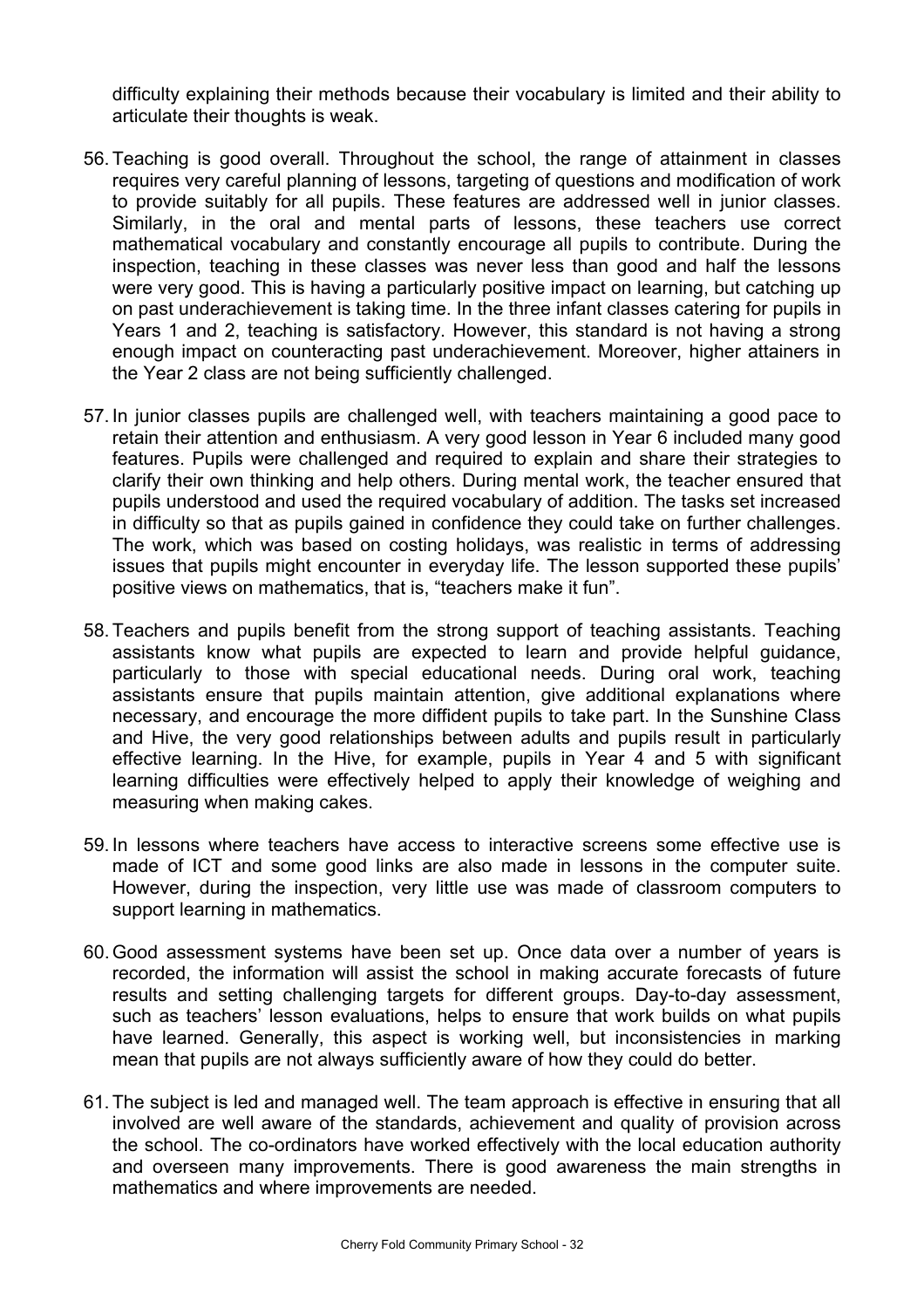#### **Mathematics across the curriculum**

62. Good use is made of opportunities in other subjects to reinforce pupils' mathematics skills. In geography, Year 4 pupils produce pictorial diagrams and graphs to illustrate how they spend their time. In science, pupils in Year 2 produce a table of results to show the growth of plants. In many year groups, ideas about pattern and shape are reinforced effectively in art and design activities as, for example, when lower attaining Year 2 pupils moulded modelling material into different sizes and shapes, and Year 3 pupils explored repeating patterns.

#### **SCIENCE**

Provision in science is **satisfactory**.

#### **Main strengths and weaknesses**

- Whilst standards are well below average, improvements are evident and achievement is satisfactory overall.
- There is good teaching of science in the junior classes.
- In Years 1 and 2, teaching is satisfactory overall but work for higher attainers is not always challenging enough.
- A good emphasis is placed on investigative work and the use of correct scientific language.
- Literacy and numeracy skills are being promoted appropriately in science, but there is scope for greater use of ICT.

- 63. Inspection evidence and the most recent test results (2004) show that by the end of Years 2 and 6, standards are well below average. Standards reflect pupils' low attainment on entry, past underachievement, and differing learning experiences before coming to Cherry Fold. Currently, however, whilst standards could be higher, pupils are achieving satisfactorily. Learning experiences, including a good focus on practical and investigative work, are having a positive impact. Together with good, and sometimes very good, teaching, these aspects of provision bode well for improved standards in the future.
- 64. Appropriate to their age, pupils are developing skills in carrying out investigative work and recording what they have learned in a variety of ways, including tables, graphs, charts and written commentaries. There is a good emphasis on using correct scientific vocabulary; for instance, older pupils correctly use terms such as 'separation' and 'filtration' to describe an experiment. While pupils' investigative reports contain predictions and results, they are not particularly good at writing up their conclusions.
- 65. Pupils' work shows that, overall, teaching is satisfactory in Years 1 and 2. However, there is a difference in the quality of learning of Year 2 pupils in different classes. In the split class of Year 2 and 3 pupils, higher attainers are effectively challenged and learn well as a result. However, potentially higher attaining pupils in the other Year 2 class complete the same work as others, with no additional challenge built in to stretch them. The quality of teaching and learning in the junior classes is good overall, and sometimes very good. Where teaching is of this high standard, teachers' subject knowledge is very secure. Learning is also supported well when teachers clearly explain the purpose of the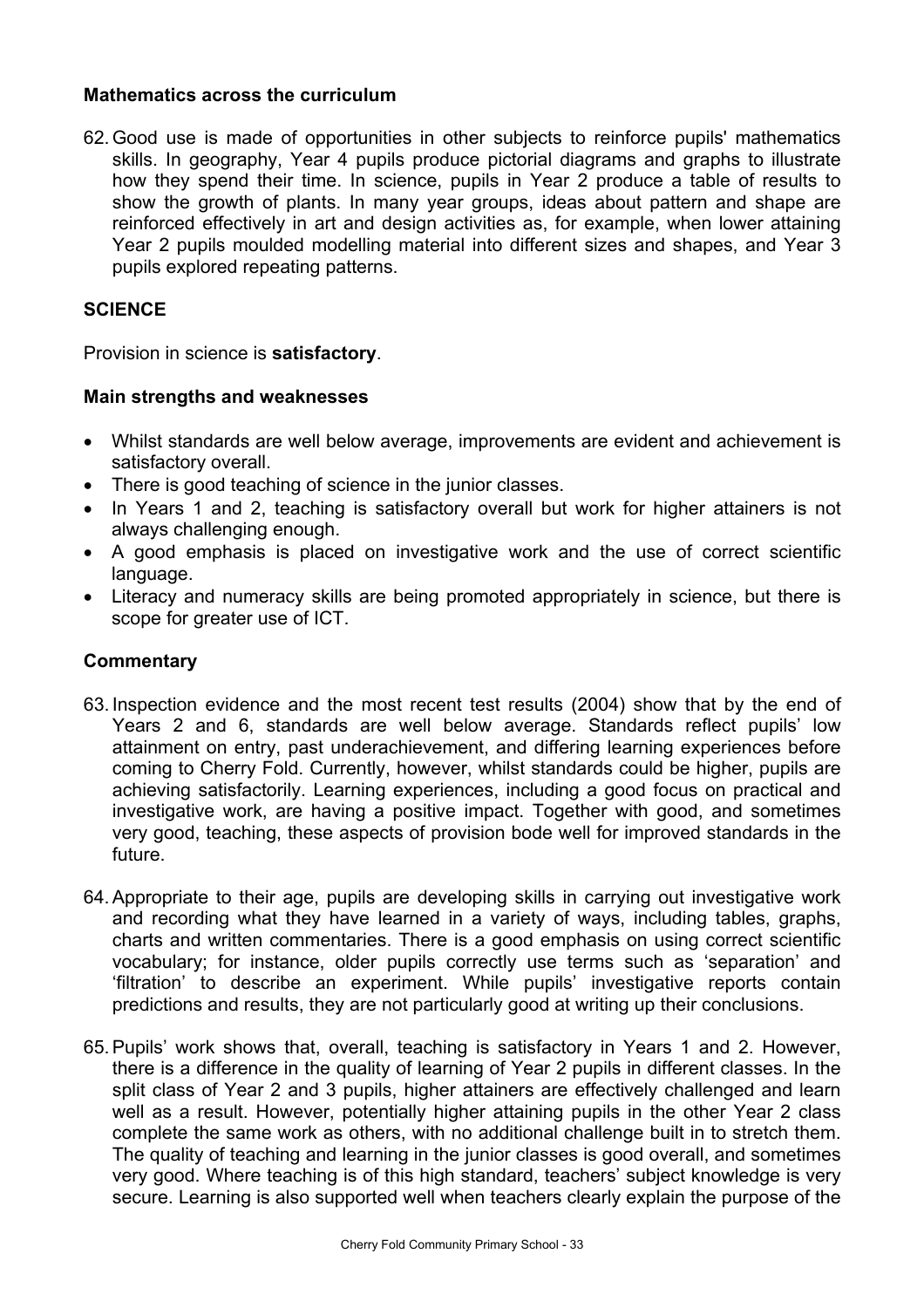lesson and where it fits into earlier learning. Whilst pupils enjoy the practical aspect of science, their ability to refine ideas and procedures is limited. Consequently, their perseverance with investigative work sometimes breaks down so they do not benefit as well as they might from good teaching. For example, Year 6 pupils were eager to construct a pressure pad switch to light a bulb, but were less enthusiastic in refining the circuitry.

- 66. Teachers capitalise satisfactorily on opportunities to promote literacy and numeracy skills in science. For instance, pupils in the mixed Year 2 and 3 class labelled the different parts of a plant and wrote their own predictions about what they thought would happen in an investigation. Numeracy skills are reinforced through opportunities that pupils are given to measure and record their findings, such as the distance a toy car travels on different surfaces or the time it takes for solids to dissolve. The school is aware that the use of ICT to support work in science is currently limited, but there are plans to develop this.
- 67. The quality of leadership and management is satisfactory. The subject is not a main priority for development. However, an informed statement of the current position regarding standards and provision has been made, with appropriate action identified to secure improvements, for instance to pupils' understanding and use of scientific vocabulary and adapting work to pupils' different attainment.

#### **INFORMATION AND COMMUNICATION TECHNOLOGY**

Provision in information and communication technology (ICT) is **satisfactory**.

#### **Main strengths and weaknesses**

- Standards are well below expectations because of weaknesses in past provision.
- Some good improvements to provision have occurred recently.
- The subject has rightly been identified as a priority for development and the subject leader is working hard to improve standards.
- Teaching is showing good improvement, but not all staff are confident in using resources.
- ICT is not being used sufficiently well across the curriculum.

- 68. Standards by the end of Years 2 and 6 are well below expectations. In the main, this is due to the limited and vastly differing range of experiences that pupils have had in the past. As such, pupils' levels of confidence and competence vary across year groups and there are many gaps in their knowledge and skills. The school is working hard to address the situation, but until a few months ago the ICT suite was not fully resourced or operational and curriculum planning for different year groups was not being implemented consistently.
- 69. The subject co-ordinator has been successful in reviewing the curriculum to ensure that learning experiences for different year groups build on what has already been covered. New resources, such as interactive whiteboards, are being acquired and all classes are now timetabled to use the very new computer suite. These resources are having a very strong motivational impact on pupils. As such, they try hard in lessons and their confidence is growing. For example, Year 6 pupils have gained confidence using the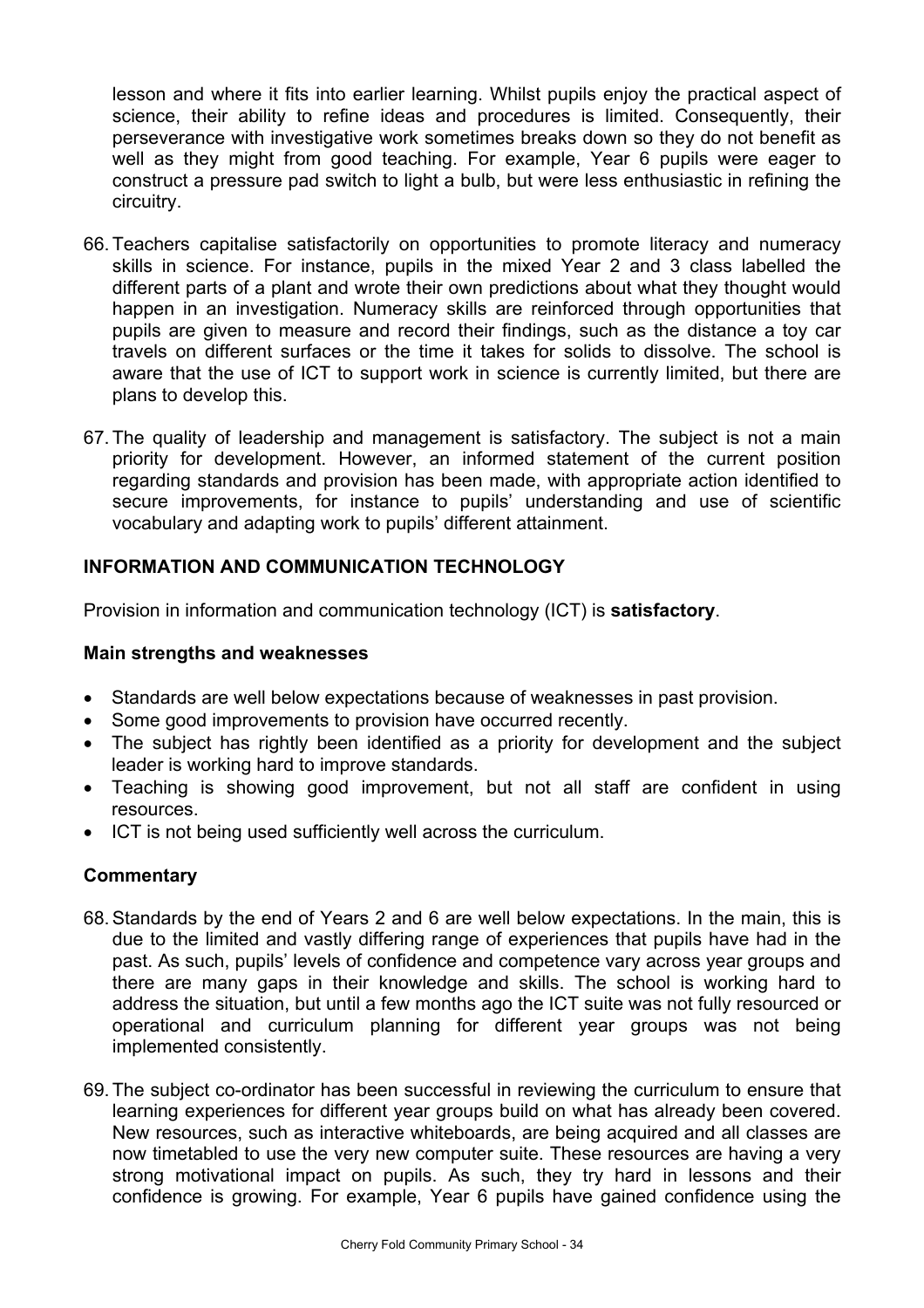Internet for research tasks. They know how to use a search engine to answer questions that they have been set, but lack the skills to refine their enquiries to sift out the most relevant information. The use of interactive whiteboards in some classes is also proving effective. These often help to maintain pupils' interest and attention and so support better learning. A significant improvement to the provision is the increased confidence that many teachers have in using ICT. Overall, this is being seen in good quality teaching. There are some weaknesses in Year 2, however, where the teacher's lack of confidence hinders learning.

- 70. In the most effective lessons, staff clearly explain the learning intentions to pupils, which keeps them focused. New skills are demonstrated effectively so that pupils quickly apply them on computers. For example, pupils in a split Year 2 and 3 class entered scientific details about mini-beasts onto a database and then used the recorded information to answer questions. Teaching assistants play a significant part in helping pupils to learn, supporting whole-class lessons in the suite or managing groups who have been given an ICT-based task to complete in, for example, a literacy lesson. Pupils clearly enjoy working in the ICT suite and most behave well. Younger pupils share equipment sensibly, but occasionally some older pupils find it difficult to work co-operatively, which slows learning.
- 71. Whilst there is some good teaching and planning of learning experiences, the limited time that pupils have in the computer suite and infrequent use of classroom computers are not compensating sufficiently for past underachievement. Consequently, achievement continues to be unsatisfactory.
- 72. There is good leadership and management of ICT. The co-ordinator has produced a detailed improvement plan. This recognises the need to increase the use of ICT in classrooms and identifies a termly review of how effectively the ICT suite is being used. Some good improvements to what was, until recently, unsatisfactory provision are beginning to work their way through the school, with younger pupils demonstrating better understanding and skills than some older ones. Within the school, there is a good focus on raising standards and to helping pupils and staff gain more confidence in using the resources.

#### **Information and communication technology across the curriculum**

73. The school recognises that promoting the use of ICT across the curriculum is currently an area of weakness. Some useful work was noted in English, science and mathematics, with some relevant links also being made in subjects such as art and design. However, these links, and the use of classroom computers, are inconsistent in different year groups so do not support the continuous development of skills.

#### **HUMANITIES**

- 74. Work in **geography** and **history** was sampled so no secure judgements are made about provision, standards and achievement.
- 75. No lessons in **geography** were seen. However, pupils' work shows that they receive a satisfactory range of experiences. Themes, such as those in Years 4 to 6 where pupils learn about rivers, mountains and climate, are covered well. Not all pupils are keen on the subject, but Year 6 pupils are aware of the purpose of geography. Some spoke with interest and knowledge and gave clear explanations, for example of six-figure grid references.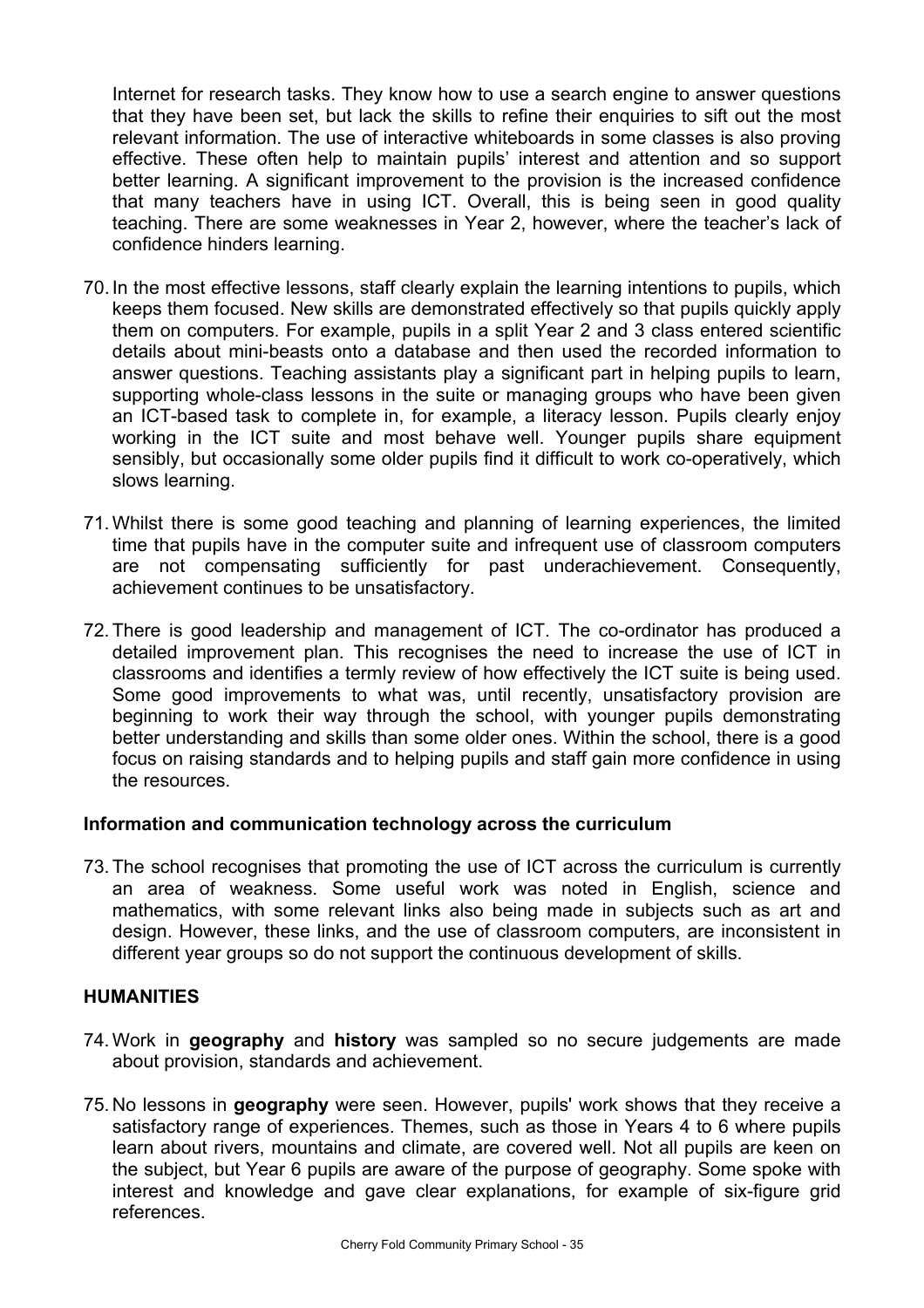76. Only one lesson in **history** was seen in Year 1, which was very good. Here, pupils' developing understanding of past lifestyles was illustrated well as they discussed photographs of seaside holidays, methods of travel and clothes from the past and compared them with those of the present. In Years 3 to 6, pupils study a range of topics, including the Celts, Romans, Egyptians, Tudors and Greeks, as well as events leading up to Hitler's regime and the consequences. Year 6 pupils talk eagerly about their visit to Eden Camp to see exhibitions about the Second World War. They show empathy for the plight of Jewish people during that time and are beginning to ask why and how these things happened. Throughout the school, timelines help pupils to understand the influence of different monarchs and when, how, and why key events that have shaped history occurred. Work in history provides good support for pupils' literacy skills and cultural understanding. Across the school, pupils' work shows good coverage of the curriculum and discussions with them suggest that history is a subject that they enjoy.

#### **Religious education**

Provision in religious education is **good**.

#### **Main strengths and weaknesses**

- Across the school, pupils achieve well and reach the expected standards.
- Teachers' secure subject knowledge provides good support for learning.
- A well-planned curriculum and very good resources motivate pupils to learn.
- Some good links are made with English, but more use could be made of ICT.
- The subject is led and managed well.

- 77. Pupils are achieving well. By the end of Years 2 and 6, standards are in line with the expectations of the locally agreed syllabus. Pupils' recorded work reflects the difficulties many experience with writing. However, discussions with them show that they have gained sound knowledge and understanding of the areas covered.
- 78. Pupils in Years 1 and 2 are developing a secure understanding of the events in Jesus' life and sequence, accurately, the Easter story and parables such as 'The Good Samaritan'. By the end of Year 2, they attempt to write their own versions of happenings and, for example, link their understanding of being a good friend with the betrayal by Judas. Pupils learn about the various festivals celebrated by different religions as well as special events, such as christenings. During Years 3 to 6, the curriculum widens and pupils learn about the main features of worship and practices that are special to Muslims, Jews, Hindus, Sikhs and Buddhists. Pupils show good knowledge of Bible stories and understand the importance of the Qur'an for Muslims and the code of practice for Buddhists. By the end of Year 6, they have a sound knowledge and growing appreciation of the similarities and differences in the beliefs and practices of the wide range of religions that they study.
- 79. Teaching is good. Teachers have secure subject knowledge and encourage pupils to express their views in various ways. For example, in a Year 3 lesson, pupils worked hard to convey the differing views of the disciples through role-play. Pupils enjoy lessons, which are enhanced by a very good range of resources. These include books, artefacts, videos, puppets and pictures for each religion taught. A priest from a local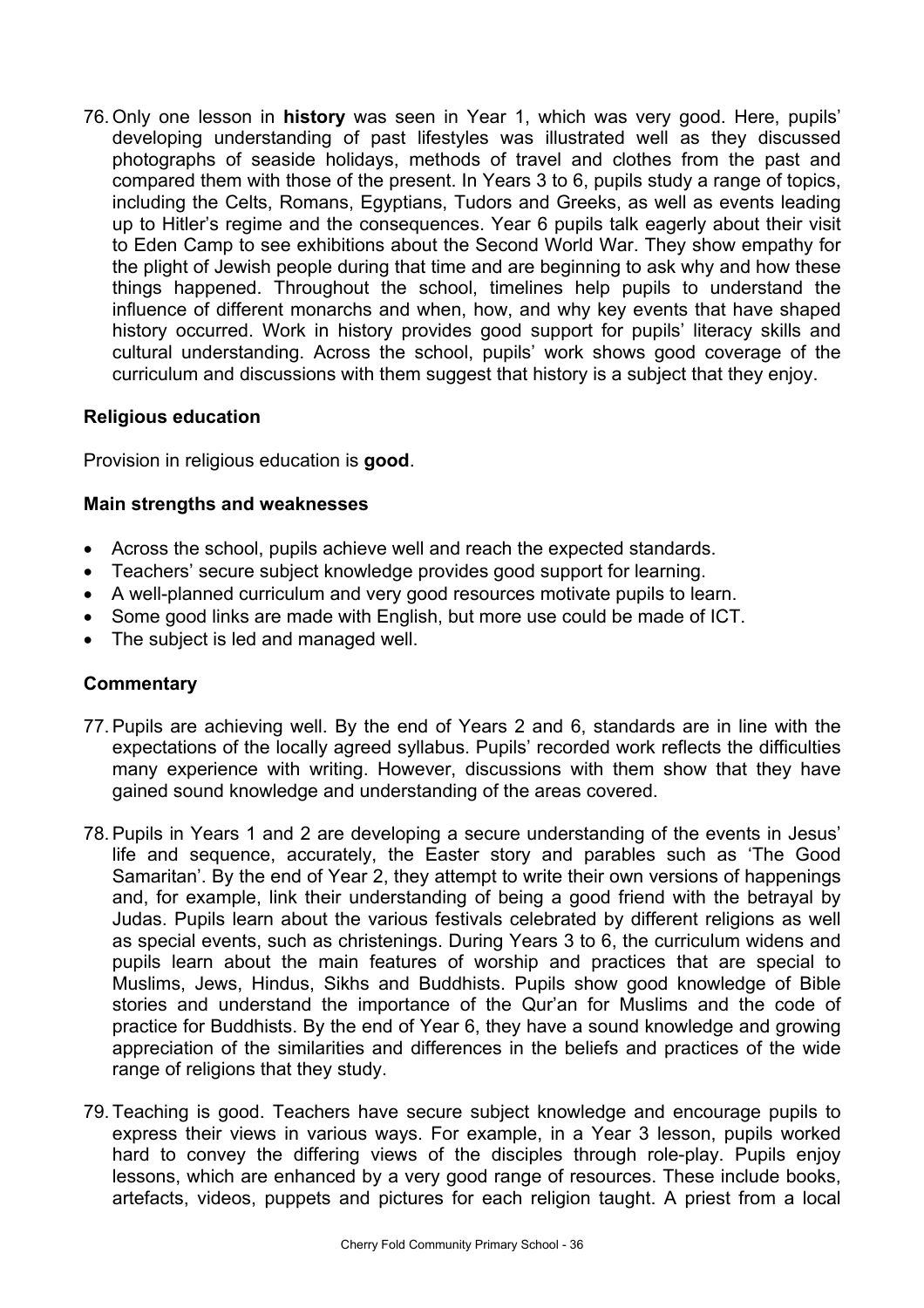church and an evangelical team are frequent visitors that enhance the provision. Pupils' own religious beliefs are capitalised upon. For instance, pupils explained how they learned to handle, with care, the Qur'an after having this explained and demonstrated by a Muslim pupil. Whilst some good links are made with subjects, such as English, which develop pupils' language and literacy skills, the use of ICT to support learning is at an early stage of development.

80. During the course of the amalgamation the co-ordination of religious education has remained the same. The knowledgeable and committed co-ordinator has continuously developed the provision and ensured that the subject retains a high profile. Regular and useful checks are made on the quality of pupils' learning and the work covered. Good assessment procedures have been implemented. In addition to end of unit assessments, each teacher assesses the attainment of every pupil and these are externally verified by SACRE<sup>10</sup>.

# **CREATIVE, AESTHETIC, PRACTICAL AND PHYSICAL SUBJECTS**

- 81. Work in **art and design** and **music** was sampled so no secure judgements are made about provision, standards and achievement.
- 82. No full **art and design** lessons were seen, but other evidence shows that pupils cover an appropriate range of activities and produce work in two and three dimensions. Some good links are made with other subjects. These include: history, where older pupils have studied the artwork of the Bayeaux Tapestry; mathematics, where Year 1 pupils have focused on circles to produce portraits inspired by Paul Klee's work 'Head of a Man'; and older pupils making and decorating containers in design and technology. During the inspection, part of a Year 2 lesson was seen in which pupils applied themselves very well to extending the content of a small photograph. Their finished work showed good creativity and use of colour and line. Sketchbooks have been introduced for all pupils in Years 1 to 6 to help them practise skills and techniques.
- 83. **Music** is at an early stage of development. A commercial scheme is being used to support the teaching of all aspects. A good range of songs is covered giving pupils opportunities to explore different rhythms and styles of music. The quality of singing in assemblies and in some religious education lessons is enthusiastic and mainly tuneful. In discussions, pupils use correct terminology for notes, such as crochets and quavers. They show enjoyment when describing how they have performed for others and explain some of the simple compositions that they have created with instruments. However, pupils' knowledge of music and their skills in listening to and appraising it are limited. Pupils have sung carols at the local church at Christmas but, currently, there is little additional provision, such as extra-curricular activities, to promote standards and achievement. There are many missed opportunities in assemblies to develop pupils' appreciation and skills, for example by playing music by a particular composer or in a particular style as pupils enter and leave and finding a few minutes to talk to them about this.

#### **Design and technology**

Provision in design and technology is **satisfactory**.

#### **Main strengths and weaknesses**

l <sup>10</sup> Standing Advisory Council for Religious Education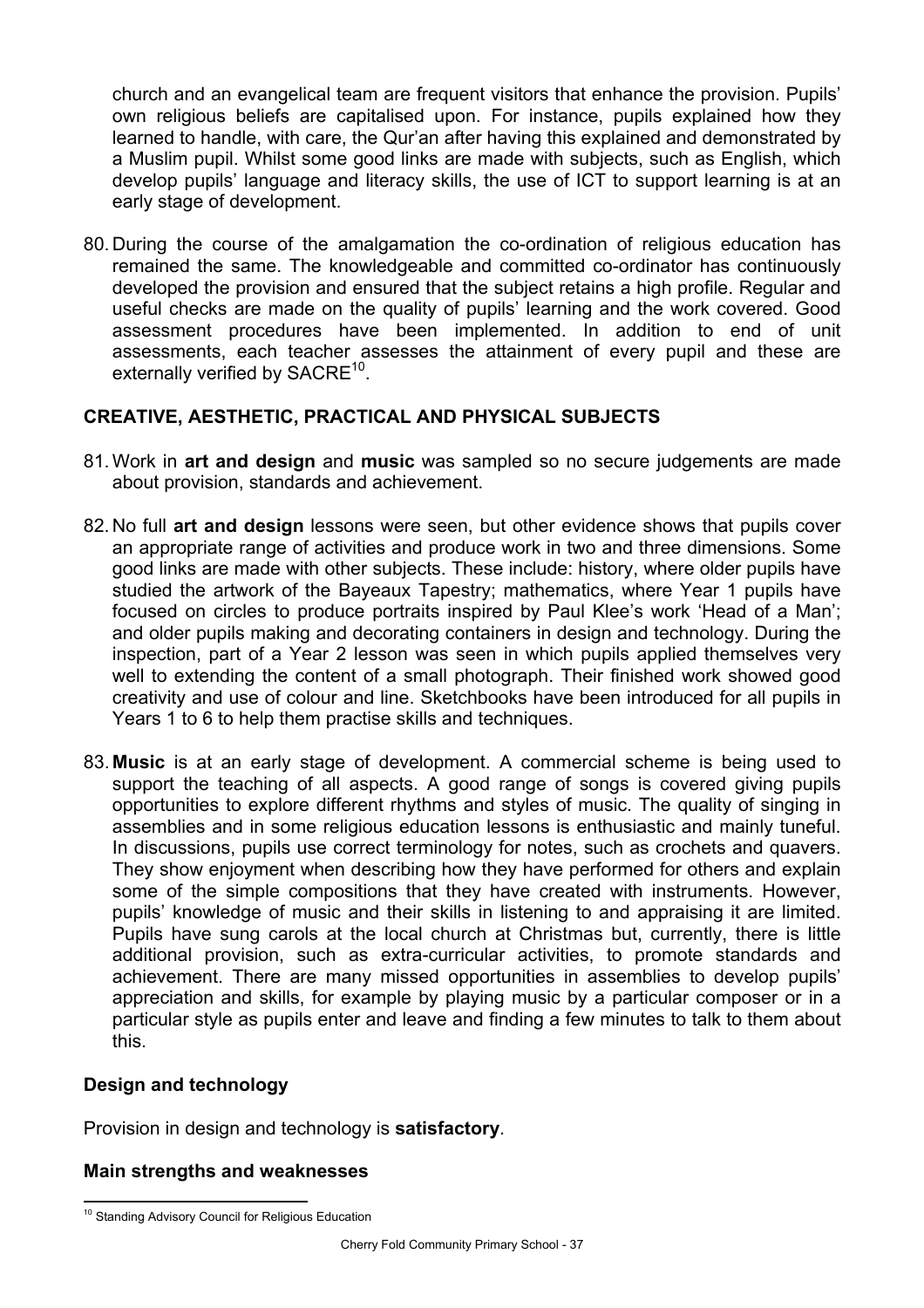- Although standards are well below expectations, pupils are achieving satisfactorily.
- There is some good teaching of design and technology in junior classes.
- Pupils enjoy the subject, but do not show sufficient accuracy with practical activities.

# **Commentary**

- 84. Although only two lessons were seen, pupils' work and discussions with them show that standards are well below national expectations by the end of Years 2 and 6. This is due to past shortfalls in provision that have left pupils with underdeveloped knowledge, skills and understanding. Pupils are now given a satisfactory variety of 'design and make' opportunities but, for example, show low levels of accuracy in measuring and have limited knowledge of products and materials.
- 85. Pupils enjoy the subject, but show a preference for practical work as opposed to planning tasks. Infant pupils make moving vehicles from cardboard cartons and show an awareness of how to make their structure more rigid. They know that wheels need an axle to turn and learn how to incorporate this into their work. Older pupils in Year 5 design and make slippers, but many find accurate measuring and cutting of materials difficult. Year 6 pupils design and make model fairground rides, choosing from a variety of materials. Whilst most produce a finished product, many lack the skills and perseverance to modify, refine and improve their work.
- 86. No teaching was seen in Years 1 and 2. In the two junior lessons seen, the quality of teaching was good. Teachers were enthusiastic and motivated pupils well. Teaching assistants provided good support, particularly for pupils with special educational needs.

# **Physical education**

Provision in physical education is **satisfactory**.

#### **Main strengths and weaknesses**

- Whilst there is some good teaching of basic skills, the overall quality of teaching is inconsistent.
- Pupils are enthusiastic about physical education, but do not always behave as well as they can.
- Good opportunities are provided for pupils to compete against other schools.

- 87. Lessons were seen in games and athletics. In these aspects, standards by the end of Year 6 are in line with national expectations. The standards attained by Year 2 pupils are below expectations because of weaknesses in teaching.
- 88. The subject has not yet been a priority for development. Consequently, there is variation in the quality of teaching and learning. In a Year 6 games lesson, teaching was good. The teacher showed good subject knowledge, maintained a brisk pace and was a very good role model for pupils. Clear demonstrations of throwing techniques were given so that when pupils applied themselves they showed at least satisfactory skills. Whilst the lesson was managed well and the teacher had high expectations of pupils' behaviour, some had difficulty co-operating with others. When required to work in small groups they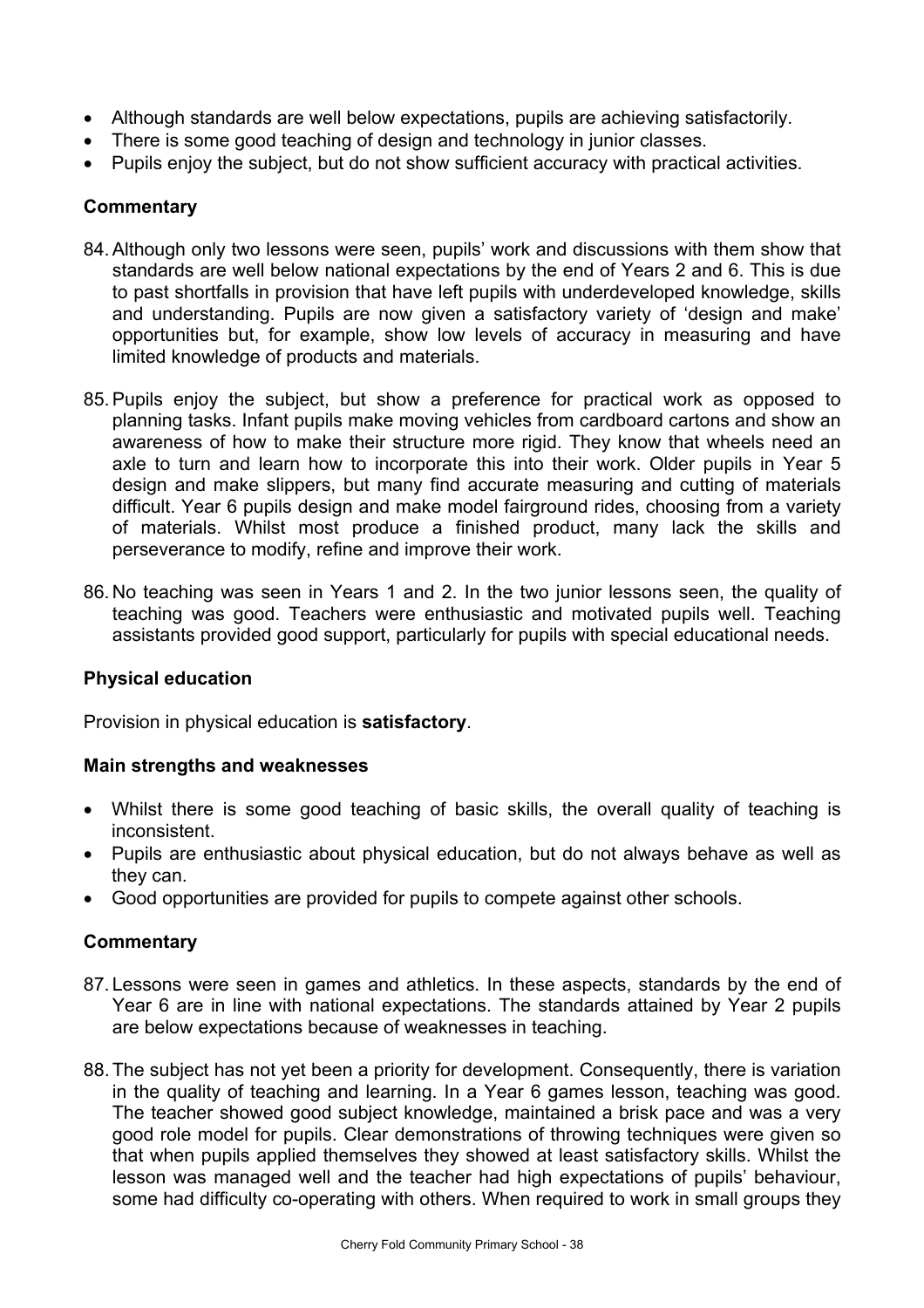did not show appropriate sporting attitudes or the good standards of behaviour seen in other lessons. In a Year 3 games lesson, pupils showed better self-control. The teacher had high expectations and increased the challenges in skills practices so that pupils learned well. Occasionally, as in a Year 2 lesson, teachers rely too much on the support of teaching assistants because their subject knowledge is insecure. This lack of confidence slows the pace of lessons so that pupils lose concentration and do not achieve as well as they can.

- 89. Pupils are generally enthusiastic about physical education and explain how they are taught correct skills. The school has provided a good number of opportunities outside lessons that have allowed pupils to compete successfully against other schools. These include netball, football and cross-country running. Overall, however, whilst pupils are learning subject-specific skills, physical education is not making as strong a contribution as it could do to pupils' personal development.
- 90. The co-ordinator is enthusiastic and is encouraging other staff to be more involved. However, there has been no opportunity to check on colleagues' work or to support them where necessary, for example by working alongside them to model good practice.

#### **PERSONAL, SOCIAL AND HEALTH EDUCATION AND CITIZENSHIP**

#### **Personal, social and health education (PSHE)**

Provision in PSHE is **good**.

#### **Main strengths and weaknesses**

- Provision in PSHE is making a good contribution to pupils' personal development.
- Activities are helping to promote speaking and listening skills.

#### **Commentary**

91. Pupils receive regular lessons in PSHE and the subject is reinforced through, for example, circle time, religious education lessons and assemblies. Pupils are encouraged to think about their feelings and the impact of their actions on others. Provision plays an important part in developing the social and moral skills of pupils and the school uses it well to influence behaviour and promote self-esteem. The interactive nature of many of the activities provides good opportunities to promote pupils' speaking and listening skills. This was seen in a good lesson in Year 6 where pupils explored the theme of friendship and resolving conflict. Pupils participated in a game in which they suggested ways of overcoming conflicting situations. Pupils' good attitudes and thoughtful responses showed that they took the session seriously. The school council is in its infancy so as yet it has made a relatively small contribution to pupils' understanding of citizenship.